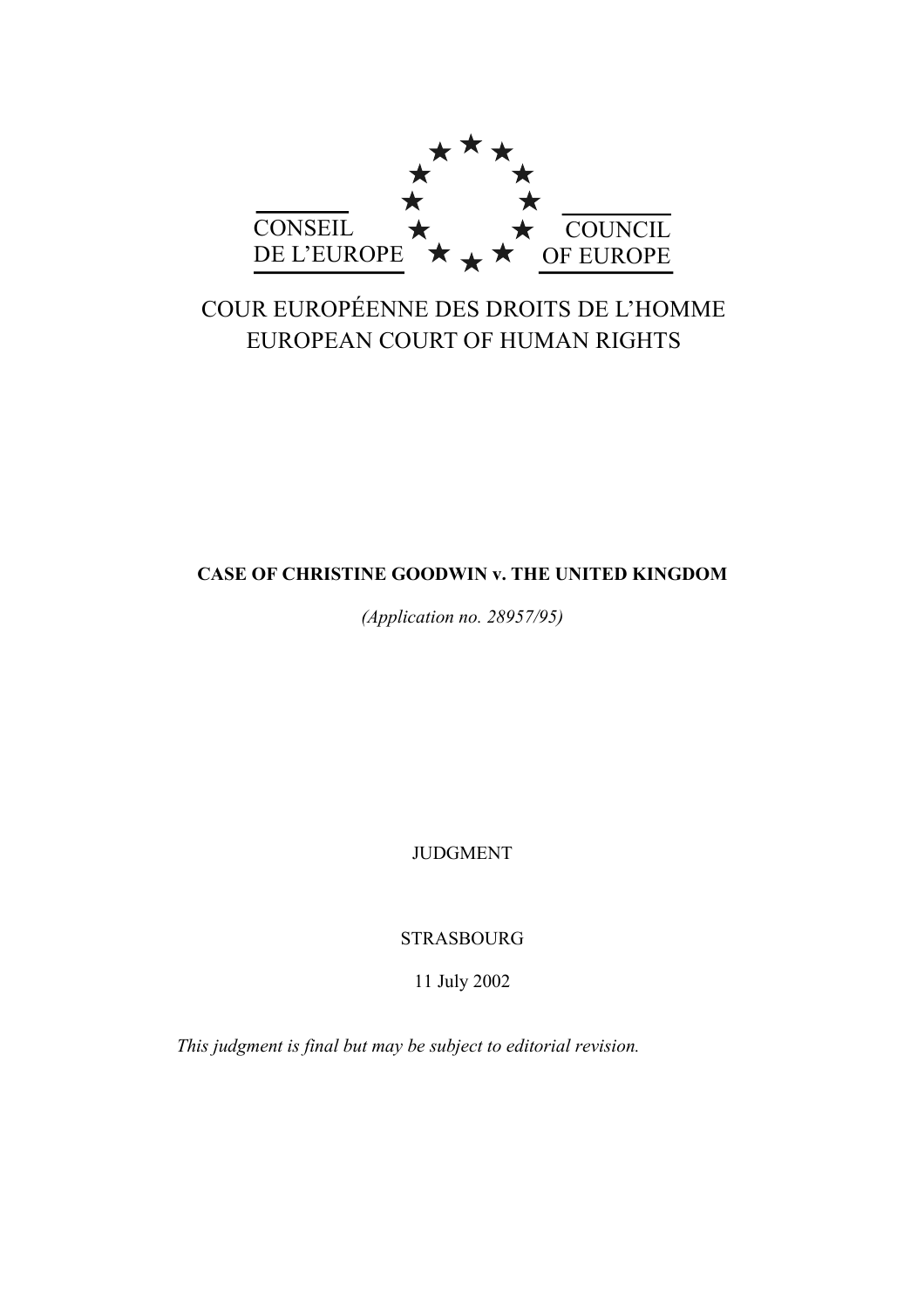#### **In the case of Christine Goodwin v. the United Kingdom,**

The European Court of Human Rights, sitting as a Grand Chamber composed of the following judges:

Mr L. WILDHABER, *President*,

Mr J.-P. COSTA,

Sir Nicolas BRATZA,

Mrs E. PALM,

Mr L. CAFLISCH,

- Mr R. TÜRMEN,
- Mrs F. TULKENS,
- Mr K. JUNGWIERT,

Mr M. FISCHBACH,

- Mr V. BUTKEVYCH,
- Mrs N. VAJIĆ,
- Mr J. HEDIGAN,
- Mrs H.S. GREVE,
- Mr A.B. BAKA,
- Mr K. TRAJA,
- Mr M. UGREKHELIDZE,

Mrs A. MULARONI, *judges*,

and also of Mr P. J. MAHONEY, *Registrar*,

Having deliberated in private on 20 March and 3 July 2002,

Delivers the following judgment, which was adopted on the last-mentioned date:

# PROCEDURE

1. The case originated in an application (no. 28957/95) against the United Kingdom of Great Britain and Northern Ireland lodged with the European Commission of Human Rights ("the Commission") under former Article 25 of the Convention for the Protection of Human Rights and Fundamental Freedoms ("the Convention") by a United Kingdom national, Ms Christine Goodwin ("the applicant"), on 5 June 1995.

2. The applicant, who had been granted legal aid, was represented by Bindman & Partners, solicitors practising in London. The United Kingdom Government ("the Government") were represented by their Agent, Mr D. Walton of the Foreign and Commonwealth Office, London.

3. The applicant alleged violations of Articles 8, 12, 13 and 14 of the Convention in respect of the legal status of transsexuals in the United Kingdom and particularly their treatment in the sphere of employment, social security, pensions and marriage.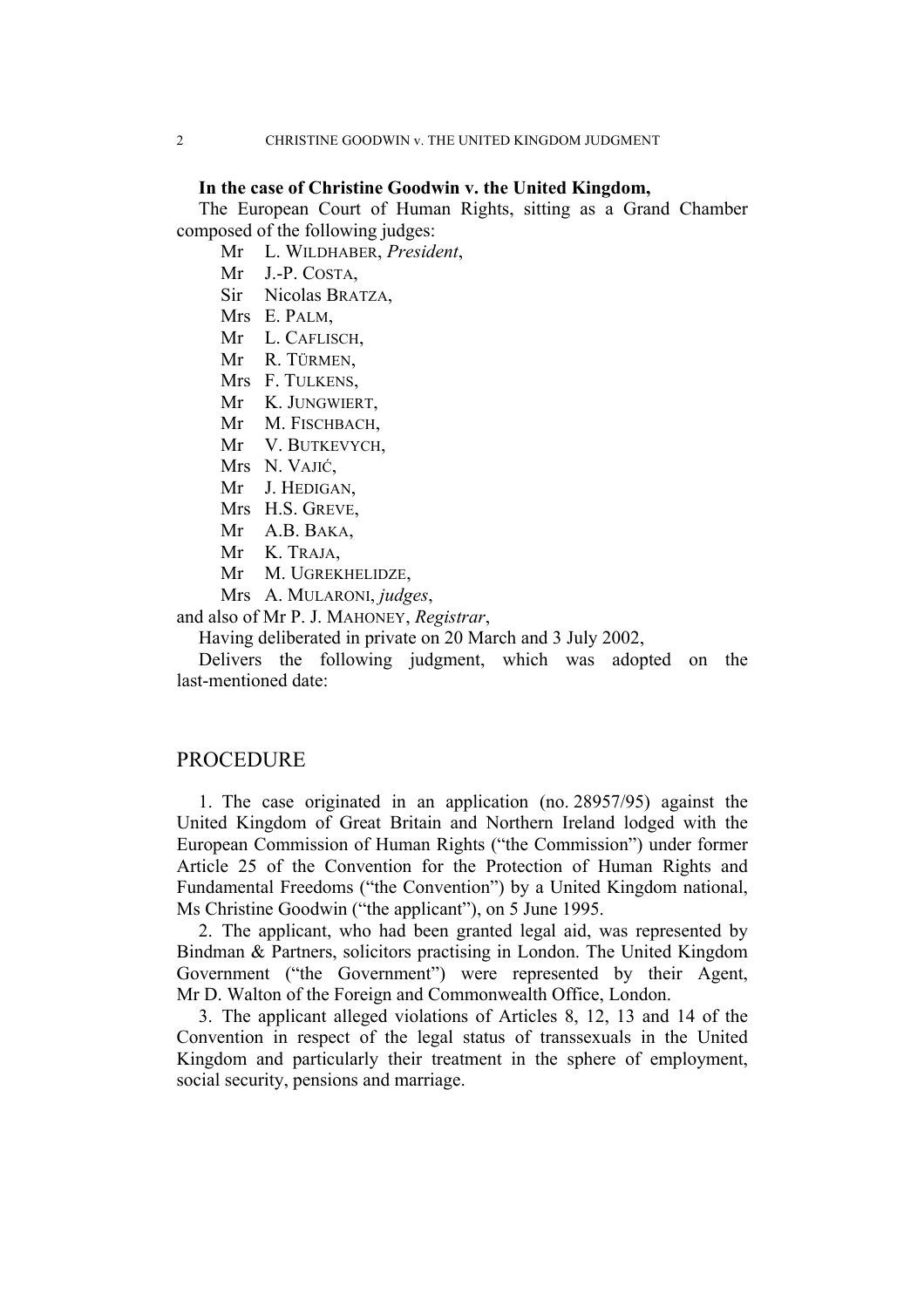4. The application was declared admissible by the Commission on 1 December 1997 and transmitted to the Court on 1 November 1999 in accordance with Article 5 § 3, second sentence, of Protocol No. 11 to the Convention, the Commission not having completed its examination of the case by that date.

5. The application was allocated to the Third Section of the Court (Rule 52 § 1 of the Rules of Court).

6. The applicant and the Government each filed observations on the merits (Rule 59  $\S$  1).

7. On 11 September 2001, a Chamber of that Section, composed of the following judges: Mr J.-P. Costa, Mr W. Fuhrmann, Mr P. Kūris, Mrs F. Tulkens, Mr K. Jungwiert, Sir Nicolas Bratza and Mr K. Traja, and also of Mrs S. Dollé, Section Registrar, relinquished jurisdiction in favour of the Grand Chamber, neither of the parties having objected to relinquishment (Article 30 of the Convention and Rule 72).

8. The composition of the Grand Chamber was determined according to the provisions of Article 27 §§ 2 and 3 of the Convention and Rule 24 of the Rules of Court. The President of the Court decided that in the interests of the proper administration of justice, the case should be assigned to the Grand Chamber that had been constituted to hear the case of *I. v. the United Kingdom* (application no. 25680/94) (Rules 24, 43 § 2 and 71).

9. The applicant and the Government each filed a memorial on the merits. In addition, third-party comments were received from Liberty, which had been given leave by the President to intervene in the written procedure (Article 36 § 2 of the Convention and Rule 61 § 3).

10. A hearing in this case and the case of *I. v. the United Kingdom* (no. 25680/94) took place in public in the Human Rights Building, Strasbourg, on 20 March 2002 (Rule 59 § 2).

There appeared before the Court:

| (a) for the Government |                   |
|------------------------|-------------------|
| Mr D. WALTON,          | Agent,            |
| Mr RABINDER SINGH,     | Counsel,          |
| Mr J. STRACHAN,        | Counsel.          |
| Mr C. LLOYD,           |                   |
| Ms A. POWICK,          |                   |
| Ms S. EISA,            | Advisers;         |
| (b) for the applicant  |                   |
| $Ms$ L. Cox, Q.C.,     | Counsel.          |
| Mr T. EICKE,           | Counsel.          |
| Ms J. SOHRAB,          | <i>Solicitor.</i> |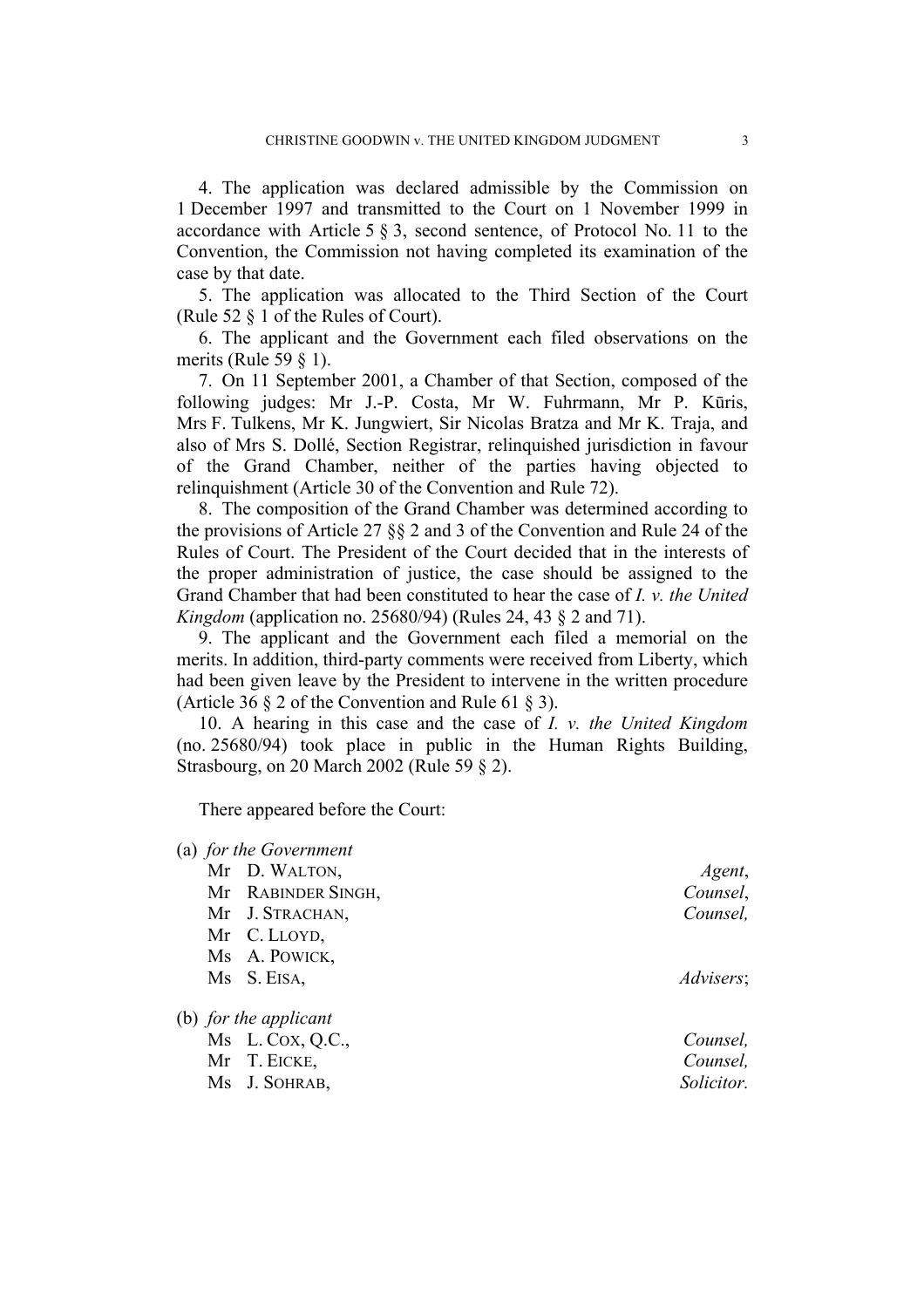The applicant was also present.

The Court heard addresses by Ms Cox and Mr Rabinder Singh.

11. On 3 July 2002, Mrs Tsatsa-Nikolovska and Mr Zagrebelsky who were unable to take part in further consideration of the case, were replaced by Mrs Mularoni and Mr Caflisch.

# THE FACTS

#### I. THE CIRCUMSTANCES OF THE CASE

12. The applicant is a United Kingdom citizen born in 1937 and is a post-operative male to female transsexual.

13. The applicant had a tendency to dress as a woman from early childhood and underwent aversion therapy in 1963-64. In the mid-1960s, she was diagnosed as a transsexual. Though she married a woman and they had four children, her conviction was that her "brain sex" did not fit her body. From that time until 1984 she dressed as a man for work but as a woman in her free time. In January 1985, the applicant began treatment in earnest, attending appointments once every three months at the Gender Identity Clinic at the Charing Cross Hospital, which included regular consultations with a psychiatrist as well as on occasion a psychologist. She was prescribed hormone therapy, began attending grooming classes and voice training. Since this time, she has lived fully as a woman. In October 1986, she underwent surgery to shorten her vocal chords. In August 1987, she was accepted on the waiting list for gender re-assignment surgery. In 1990, she underwent gender re-assignment surgery at a National Health Service hospital. Her treatment and surgery was provided for and paid for by the National Health Service.

14. The applicant divorced from her former wife on a date unspecified but continued to enjoy the love and support of her children.

15. The applicant claims that between 1990 and 1992 she was sexually harassed by colleagues at work. She attempted to pursue a case of sexual harassment in the Industrial Tribunal but claimed that she was unsuccessful because she was considered in law to be a man. She did not challenge this decision by appealing to the Employment Appeal Tribunal. The applicant was subsequently dismissed from her employment for reasons connected with her health, but alleges that the real reason was that she was a transsexual.

16. In 1996, the applicant started work with a new employer and was required to provide her National Insurance ("NI") number. She was concerned that the new employer would be in a position to trace her details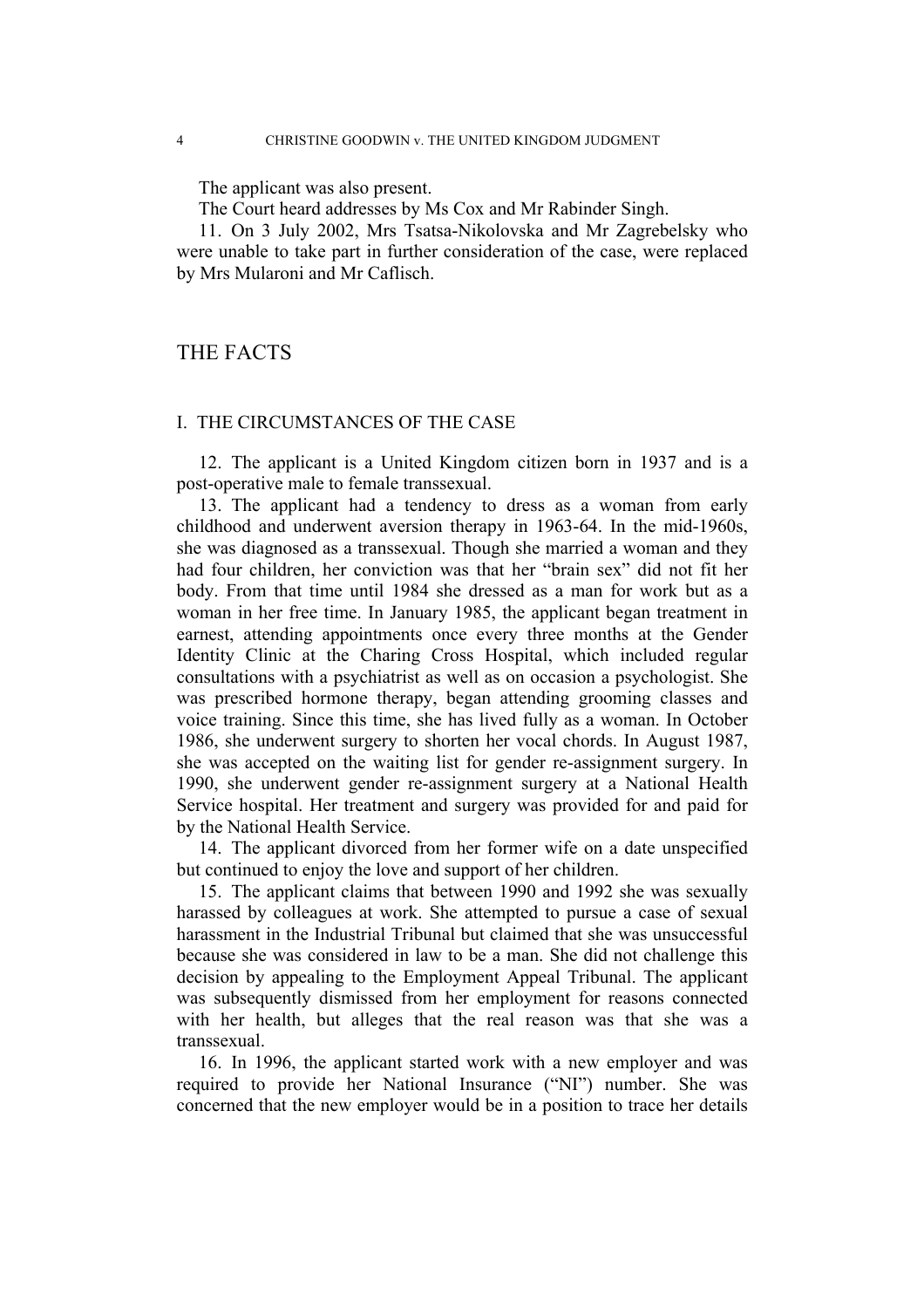as once in the possession of the number it would have been possible to find out about her previous employers and obtain information from them. Although she requested the allocation of a new NI number from the Department of Social Security ("DSS"), this was rejected and she eventually gave the new employer her NI number. The applicant claims that the new employer has now traced back her identity as she began experiencing problems at work. Colleagues stopped speaking to her and she was told that everyone was talking about her behind her back.

17. The DSS Contributions Agency informed the applicant that she would be ineligible for a State pension at the age of 60, the age of entitlement for women in the United Kingdom. In April 1997, the DSS informed the applicant that her pension contributions would have to be continued until the date at which she reached the age of 65, being the age of entitlement for men, namely April 2002. On 23 April 1997, she therefore entered into an undertaking with the DSS to pay direct the NI contributions which would otherwise be deducted by her employer as for all male employees. In the light of this undertaking, on 2 May 1997, the DSS Contributions Agency issued the applicant with a Form CF 384 Age Exemption Certificate (see Relevant domestic law and practice below).

18. The applicant's files at the DSS were marked "sensitive" to ensure that only an employee of a particular grade had access to her files. This meant in practice that the applicant had to make special appointments for even the most trivial matters and could not deal directly with the local office or deal with queries over the telephone. Her record continues to state her sex as male and despite the "special procedures" she has received letters from the DSS addressed to the male name which she was given at birth.

19. In a number of instances, the applicant stated that she has had to choose between revealing her birth certificate and foregoing certain advantages which were conditional upon her producing her birth certificate. In particular, she has not followed through a loan conditional upon life insurance, a re-mortgage offer and an entitlement to winter fuel allowance from the DSS. Similarly, the applicant remains obliged to pay the higher motor insurance premiums applicable to men. Nor did she feel able to report a theft of 200 pounds sterling to the police, for fear that the investigation would require her to reveal her identity.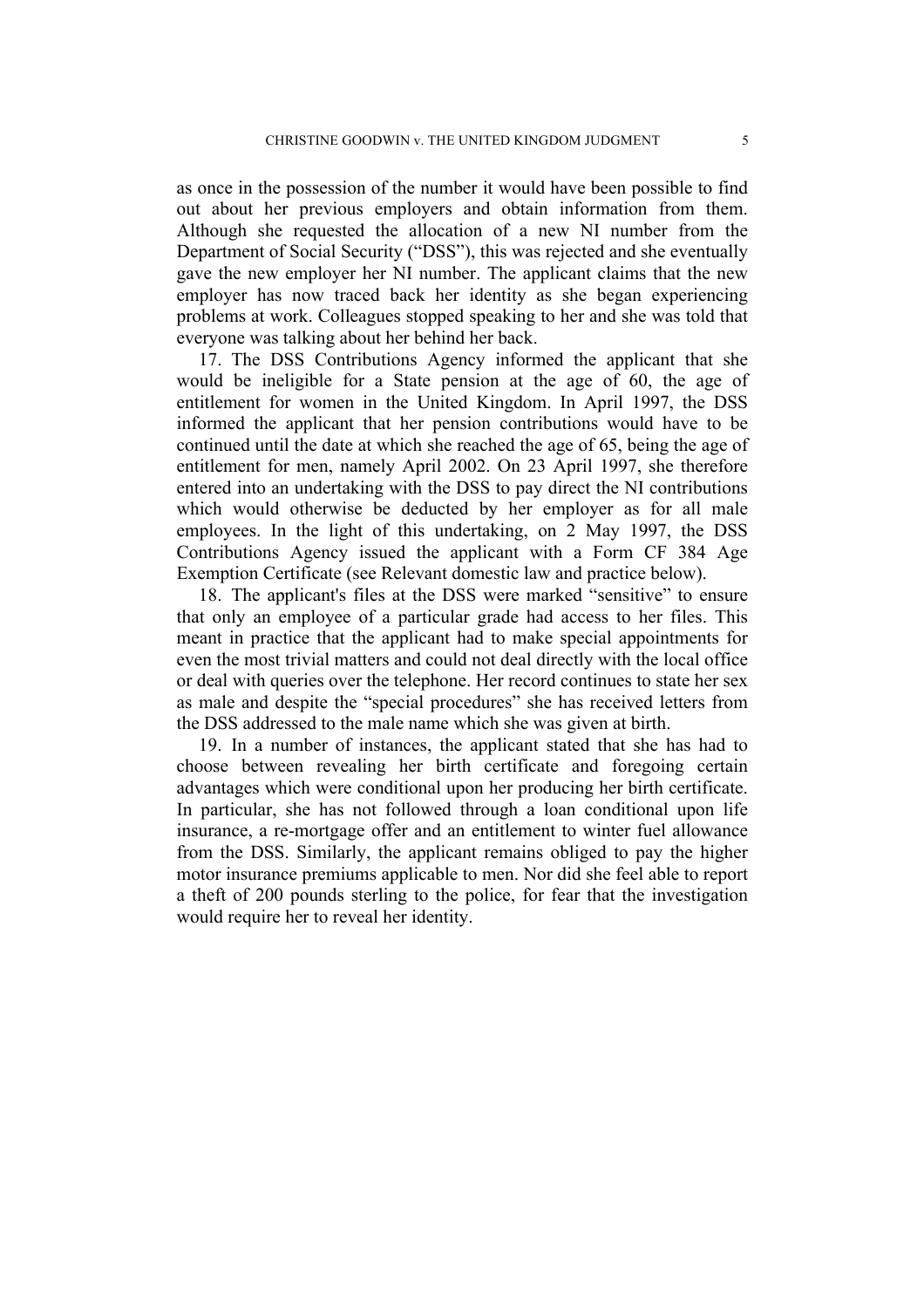#### II. RELEVANT DOMESTIC LAW AND PRACTICE

#### **A. Names**

20. Under English law, a person is entitled to adopt such first names or surname as he or she wishes. Such names are valid for the purposes of identification and may be used in passports, driving licences, medical and insurance cards, etc. The new names are also entered on the electoral roll.

#### **B. Marriage and definition of gender in domestic law**

21. Under English law, marriage is defined as the voluntary union between a man and a woman. In the case of *Corbett v. Corbett* ([1971] Probate Reports 83), Mr Justice Ormrod ruled that sex for that purpose is to be determined by the application of chromosomal, gonadal and genital tests where these are congruent and without regard to any surgical intervention. This use of biological criteria to determine sex was approved by the Court of Appeal in *R*. *v. Tan* ([1983] Queen's Bench Reports 1053) and given more general application, the court holding that a person born male had been correctly convicted under a statute penalising men who live on the earnings of prostitution, notwithstanding the fact that the accused had undergone gender reassignment therapy.

22. Under section 11(b) of the Matrimonial Causes Act 1973, any marriage where the parties are not respectively male and female is void. The test applied as to the sex of the partners to a marriage is that laid down in the above-mentioned case of *Corbett v. Corbett*. According to that same decision a marriage between a male-to-female transsexual and a man might also be avoided on the basis that the transsexual was incapable of consummating the marriage in the context of ordinary and complete sexual intercourse (*obiter per* Mr Justice Ormrod).

This decision was reinforced by Section 12(a) of the Matrimonial Causes Act 1973, according to which a marriage that has not been consummated owing to the incapacity of either party to consummate may be voidable. Section 13(1) of the Act provides that the court must not grant a decree of nullity if it is satisfied that the petitioner knew the marriage was voidable, but led the respondent to believe that she would not seek a decree of nullity, and that it would be unjust to grant the decree.

## **C. Birth certificates**

23. Registration of births is governed by the Births and Deaths Registration Act 1953 ("the 1953 Act"). Section 1(1) of that Act requires that the birth of every child be registered by the Registrar of Births and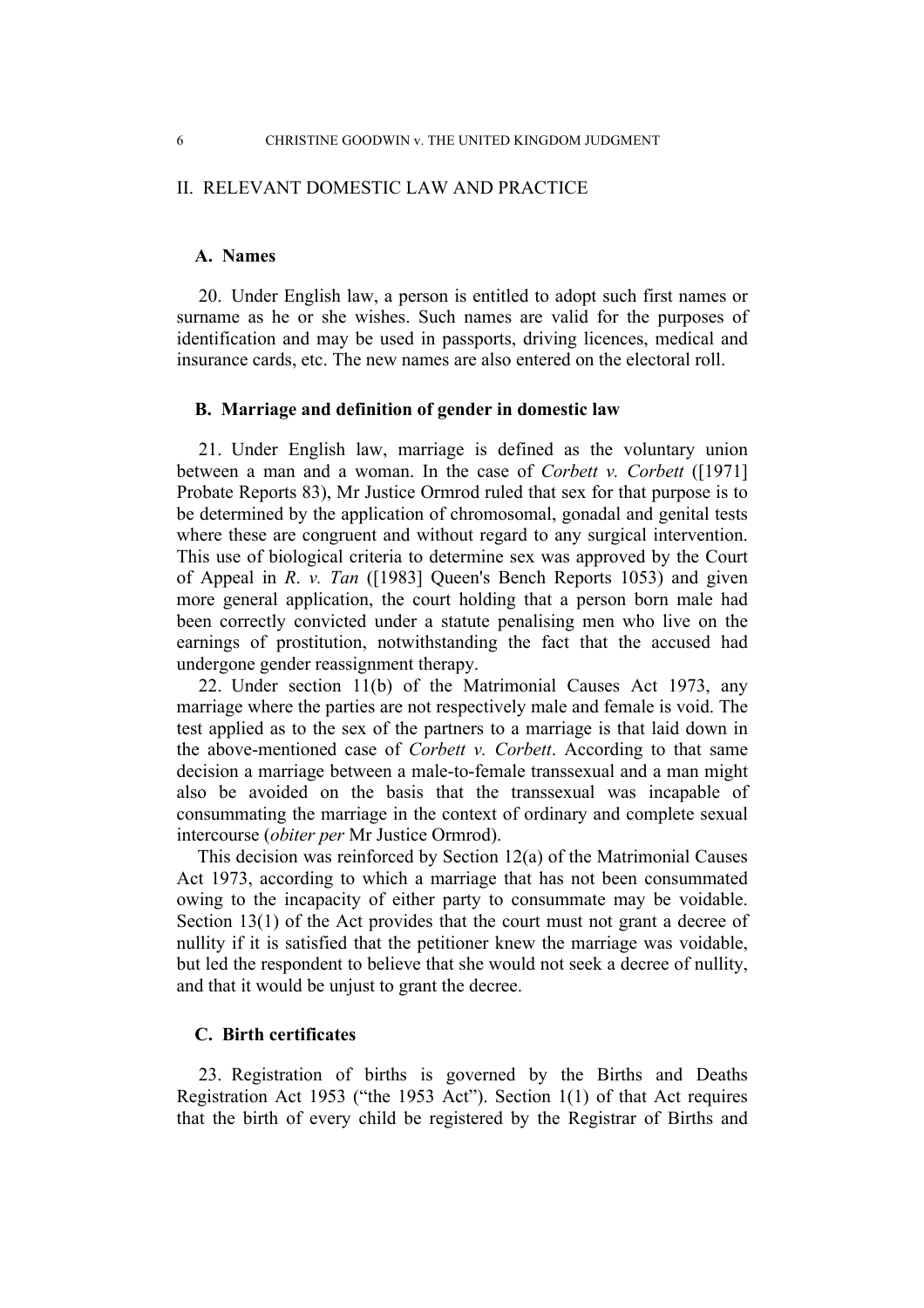Deaths for the area in which the child is born. An entry is regarded as a record of the facts at the time of birth. A birth certificate accordingly constitutes a document revealing not current identity but historical facts.

24. The sex of the child must be entered on the birth certificate. The criteria for determining the sex of a child at birth are not defined in the Act. The practice of the Registrar is to use exclusively the biological criteria (chromosomal, gonadal and genital) as laid down by Mr Justice Ormrod in the above-mentioned case of *Corbett v. Corbett*.

25. The 1953 Act provides for the correction by the Registrar of clerical errors or factual errors. The official position is that an amendment may only be made if the error occurred when the birth was registered. The fact that it may become evident later in a person's life that his or her "psychological" sex is in conflict with the biological criteria is not considered to imply that the initial entry at birth was a factual error. Only in cases where the apparent and genital sex of a child was wrongly identified, or where the biological criteria were not congruent, can a change in the initial entry be made. It is necessary for that purpose to adduce medical evidence that the initial entry was incorrect. No error is accepted to exist in the birth entry of a person who undergoes medical and surgical treatment to enable that person to assume the role of the opposite sex.

26. The Government point out that the use of a birth certificate for identification purposes is discouraged by the Registrar General, and for a number of years birth certificates have contained a warning that they are not evidence of the identity of the person presenting it. However, it is a matter for individuals whether to follow this recommendation.

#### **D. Social security, employment and pensions**

27. A transsexual continues to be recorded for social security, national insurance and employment purposes as being of the sex recorded at birth.

# *1. National Insurance*

28. The DSS registers every British citizen for National Insurance purposes ("NI") on the basis of the information in their birth certificate. Non-British citizens who wish to register for NI in the United Kingdom may use their passport or identification card as evidence of identity if a birth certificate is unavailable.

29. The DSS allocates every person registered for NI with a unique NI number. The NI number has a standard format consisting of two letters followed by three pairs of numbers and a further letter. It contains no indication in itself of the holder's sex or of any other personal information. The NI number is used to identify each person with a NI account (there are at present approximately 60 million individual NI accounts). The DSS are thereby able to record details of all NI contributions paid into the account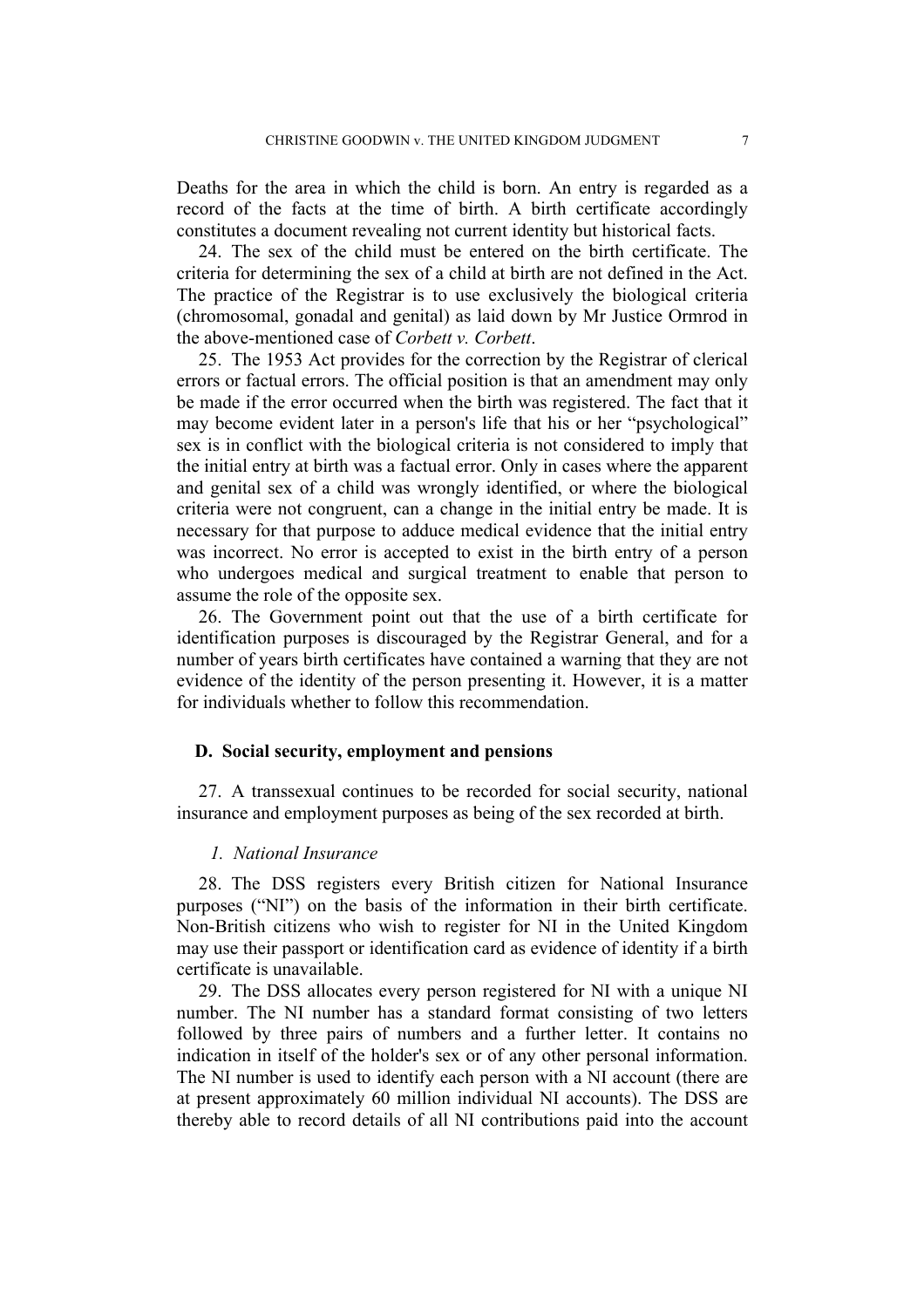during the NI account holder's life and to monitor each person's liabilities, contributions and entitlement to benefits accurately. New numbers may in exceptional cases be issued to persons e.g. under the witness protection schemes or to protect the identity of child offenders.

30. Under Regulation 44 of the Social Security (Contributions) Regulations 1979, made under powers conferred by paragraph  $8(1)(p)$  of Schedule 1 to the Social Security Contributions and Benefits Act 1992, specified individuals are placed under an obligation to apply for a NI number unless one has already been allocated to them.

31. Under Regulation 45 of the 1979 Regulations, an employee is under an obligation to supply his NI number to his employer on request.

32. Section 112(1) of the Social Security Administration Act 1992 provides:

"(1) If a person for the purpose of obtaining any benefit or other payment under the legislation ...[as defined in section 110 of the Act]... whether for himself or some other person, or for any other purpose connected with that legislation -

(a) makes a statement or representation which he knows to be false; or

(b) produces or furnishes, or knowingly causes or knowingly allows to be produced or furnished, any document or information which he knows to be false in a material particular, he shall be guilty of an offence."

33. It would therefore be an offence under this section for any person to make a false statement in order to obtain a NI number.

34. Any person may adopt such first name, surname or style of address (e.g. Mr, Mrs, Miss, Ms) that he or she wishes for the purposes of the name used for NI registration. The DSS will record any such amendments on the person's computer records, manual records and NI number card. But, the DSS operates a policy of only issuing one NI number for each person regardless of any changes that occur to that person's sexual identity through procedures such as gender re-assignment surgery. A renewed application for leave to apply for judicial review of the legality of this policy brought by a male-to-female transsexual was dismissed by the Court of Appeal in the case of *R v. Secretary of State for Social Services ex parte Hooker (1993) (unreported)*. McCowan LJ giving the judgment of the Court stated (at page 3 of the transcript):

"...since it will not make the slightest practical difference, far from the Secretary of State's decision being an irrational one, I consider it a perfectly rational decision. I would further reject the suggestion that the applicant had a legitimate expectation that a new number would be given to her for psychological purposes when, in fact, its practical effect would be nil."

35. Information held in the DSS NI records is confidential and will not normally be disclosed to third parties without the consent of the person concerned. Exceptions are possible in cases where the public interest is at stake or the disclosure is necessary to protect public funds. By virtue of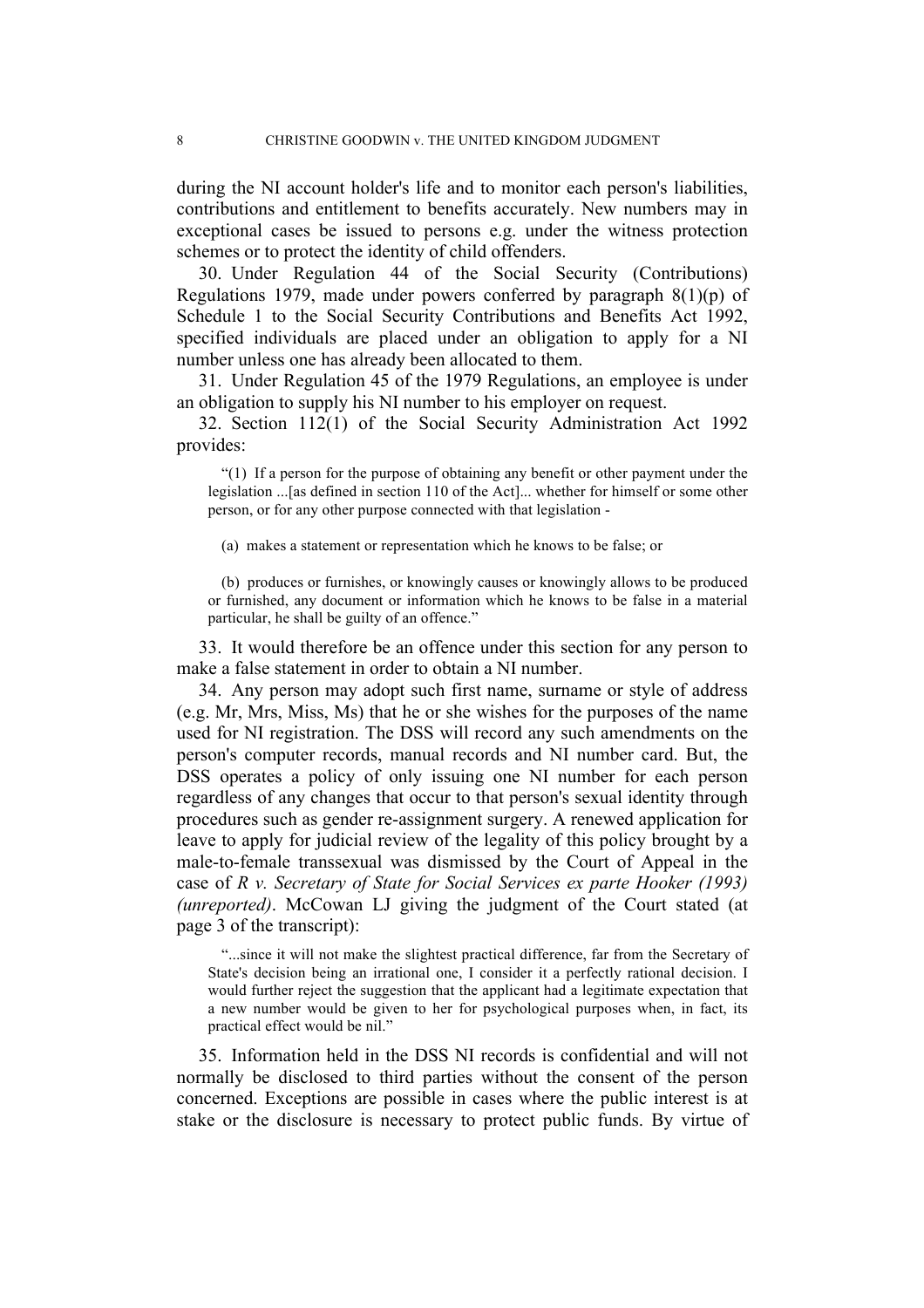Section 123 of the Social Security Administration Act 1992, it is an offence for any person employed in social security administration to disclose without lawful authority information acquired in the course of his or her employment.

36. The DSS operates a policy of normally marking records belonging to persons known to be transsexual as nationally sensitive. Access to these records is controlled by DSS management. Any computer printer output from these records will normally be referred to a special section within the DSS to ensure that identity details conform with those requested by the relevant person.

37. NI contributions are made by way of deduction from an employee's pay by the employer and then by payment to the Inland Revenue (for onward transmission to the DSS). Employers at present will make such deductions for a female employee until she reaches the pensionable age of 60 and for a male employee until he reaches the pensionable age of 65. The DSS operates a policy for male-to-female transsexuals whereby they may enter into an undertaking with the DSS to pay direct to the DSS any NI contributions due after the transsexual has reached the age of 60 which have ceased to be deducted by the employer in the belief that the employee is female. In the case of female-to-male transsexuals, any deductions which are made by an employer after the age of 60 may be reclaimed directly from the DSS by the employee.

38. In some cases employers will require proof that an apparent female employee has reached, or is about to reach, the age of 60 and so entitled not to have the NI deductions made. Such proof may be provided in the form of an Age Exemption Certificate (form CA4180 or CF384). The DSS may issue such a certificate to a male-to-female transsexual where such a person enters into an undertaking to pay any NI contributions direct to the DSS.

### *2. State pensions*

39. A male-to-female transsexual is currently entitled to a State pension at the retirement age of 65 applied to men and not the age of 60 which is applicable to women. A full pension will be payable only if she has made contributions for 44 years as opposed to the 39 years required of women.

40. A person's sex for the purposes of pensionable age is determined according to biological sex at birth. This approach was approved by the Social Security Commissioner (a judicial officer, who specialises in social security law) in a number of cases:

In the case entitled *R(P) 2/80*, a male-to-female transsexual claimed entitlement to a pensionable age of 60. The Commissioner dismissed the claimant's appeal and stated at paragraph 9 of his decision: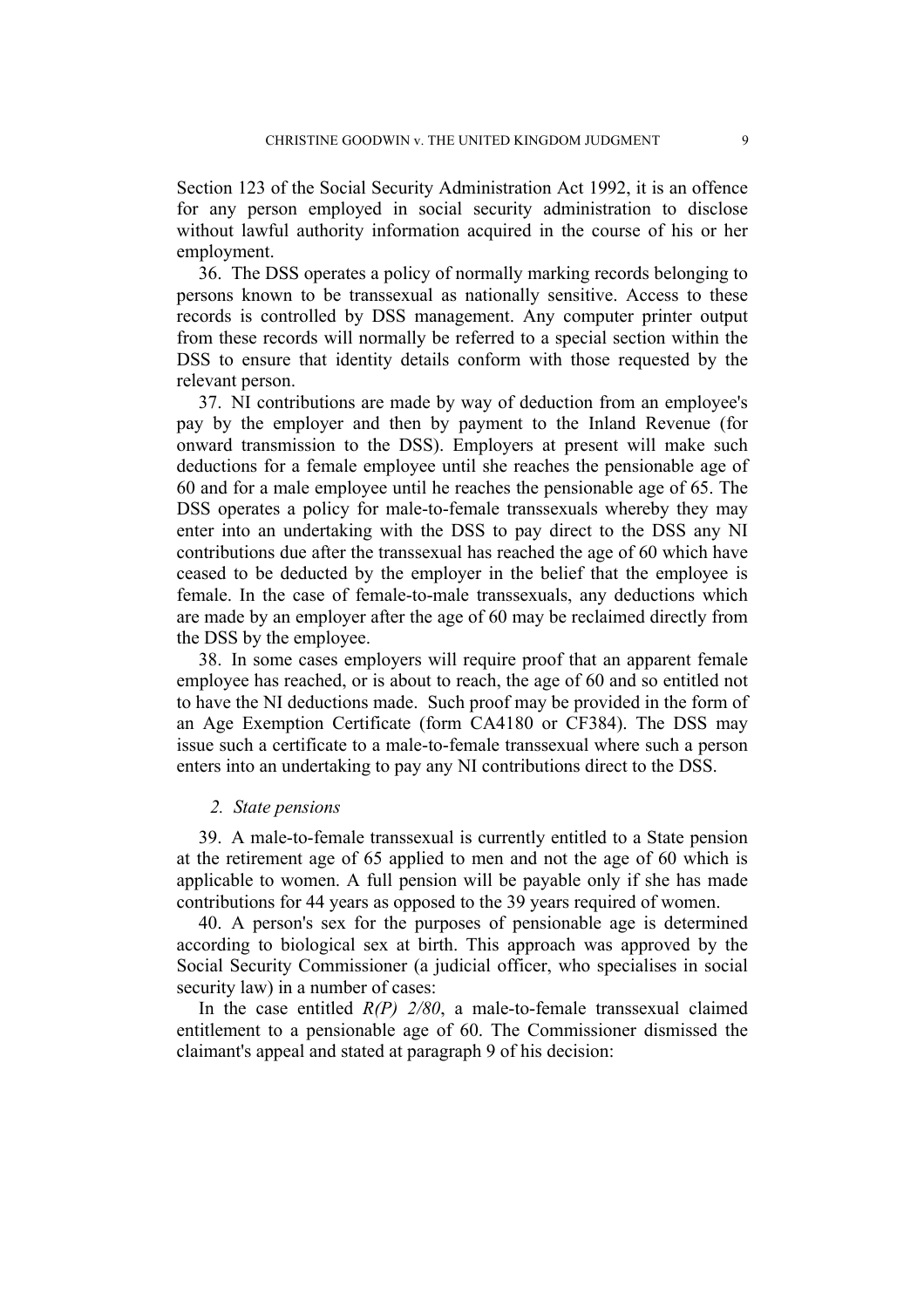"(a) In my view, the word "woman" in section 27 of the Act means a person who is biologically a woman. Sections 28 and 29 contain many references to a woman in terms which indicate that a person is denoted who is capable of forming a valid marriage with a husband. That can only be a person who is biologically a woman.

(b) I doubt whether the distinction between a person who is biologically, and one who is socially, female has ever been present in the minds of the legislators when enacting relevant statutes. However that may be, it is certain that Parliament has never conferred on any person the right or privilege of changing the basis of his national insurance rights from those appropriate to a man to those appropriate to a woman. In my judgment, such a fundamental right or privilege would have to be expressly granted. ...

(d) I fully appreciate the unfortunate predicament of the claimant, but the merits are not all on her side. She lived as a man from birth until 1975, and, during the part of that period when she was adult, her insurance rights were those appropriate to a man. These rights are in some respects more extensive than those appropriate to a woman. Accordingly, an element of unfairness to the general public might have to be tolerated so as to allow the payment of a pension to her at the pensionable age of a woman."

41. The Government have instituted plans to eradicate the difference between men and women concerning age of entitlement to State pensions. Equalisation of the pension age is to begin in 2010 and it is anticipated that by 2020 the transition will be complete. As regards the issue of free bus passes in London, which also differentiated between men and women concerning age of eligibility (65 and 60 respectively), the Government have also announced plans to introduce a uniform age.

### *3. Employment*

42. Under section 16(1) of the Theft Act 1968, it is a criminal offence liable to a sentence of imprisonment to dishonestly obtain a pecuniary advantage by deception. Pecuniary advantage includes, under section  $16(2)(c)$ , being given the opportunity to earn remuneration in employment. Should a post-operative transsexual be asked by a prospective employer to disclose all their previous names, but fail to make full disclosure before entering into a contract of employment, an offence might be committed. Furthermore, should the employer discover the lack of full disclosure, there might also be a risk of dismissal or an action by the employer for damages.

43. In its judgment of 30 April 1996, in the case of *P. v. S. and Cornwall County Council*, the European Court of Justice (ECJ) held that discrimination arising from gender reassignment constituted discrimination on grounds of sex and, accordingly, Article 5 § 1 of Council Directive 76/207/EEC of 9 February 1976 on the implementation of the principle of equal treatment for men and women as regards access to employment, vocational training and promotion and working conditions, precluded dismissal of a transsexual for a reason related to a gender reassignment. The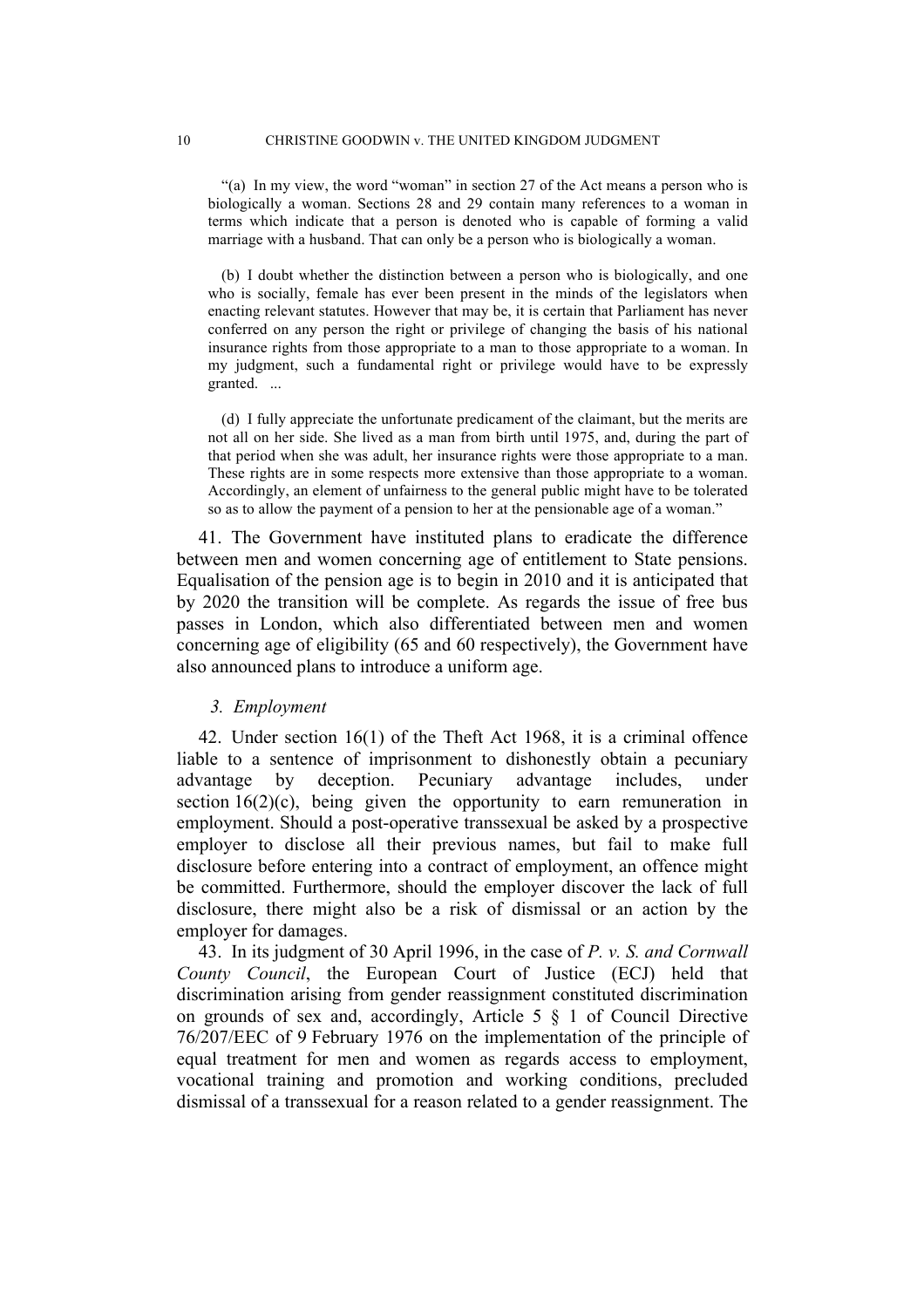ECJ held, rejecting the argument of the United Kingdom Government that the employer would also have dismissed P. if P. had previously been a woman and had undergone an operation to become a man, that

"... where a person is dismissed on the ground that he or she intends to undergo or has undergone gender reassignment, he or she is treated unfavourably by comparison with persons of the sex to which he or she was deemed to belong before undergoing gender reassignment.

To tolerate such discrimination would be tantamount, as regards such a person, to a failure to respect the dignity and freedom to which he or she is entitled and which the Court has a duty to safeguard." (paragraphs 21–22)

44. The ruling of the ECJ was applied by the Employment Appeal Tribunal in a decision handed down on 27 June 1997 (*Chessington World of Adventures Ltd v. Reed* [1997] 1 Industrial Law Reports).

45. The Sexual Discrimination (Gender Re-assignment) Regulations 1999 were issued to comply with the ruling of the European Court of Justice in *P. v. S. and Cornwall County Council* (30 April 1996). This provides generally that transsexual persons should not be treated less favourably in employment because they are transsexual (whether pre- or post-operative).

#### **E. Rape**

46. Prior to 1994, for the purposes of the law of rape, a male-to-female transsexual would have been regarded as a male. Pursuant to section 142 of the Criminal Justice and Public Order Act 1994, for rape to be established there has to be "vaginal or anal intercourse with a person". In a judgment of 28 October 1996, the Reading Crown Court found that penile penetration of a male to female transsexual's artificially constructed vagina amounted to rape: *R. v. Matthews (unreported)*.

#### **F. Imprisonment**

47. Prison rules require that male and female prisoners shall normally be detained separately and also that no prisoner shall be stripped and searched in the sight of a person of the opposite sex (Rules  $12(1)$  and  $41(3)$ ) of the Prison Rules 1999 respectively).

48. According to the Report of the Working Group on Transsexual People (Home Office April 2000, see further below, paragraphs 49-50), which conducted a review of law and practice, post-operative transsexuals where possible were allocated to an establishment for prisoners of their new gender. Detailed guidelines concerning the searching of transsexual prisoners were under consideration by which post-operative male to female transsexuals would be treated as women for the purposes of searches and searched only by women (see paragraphs 2.75-2.76).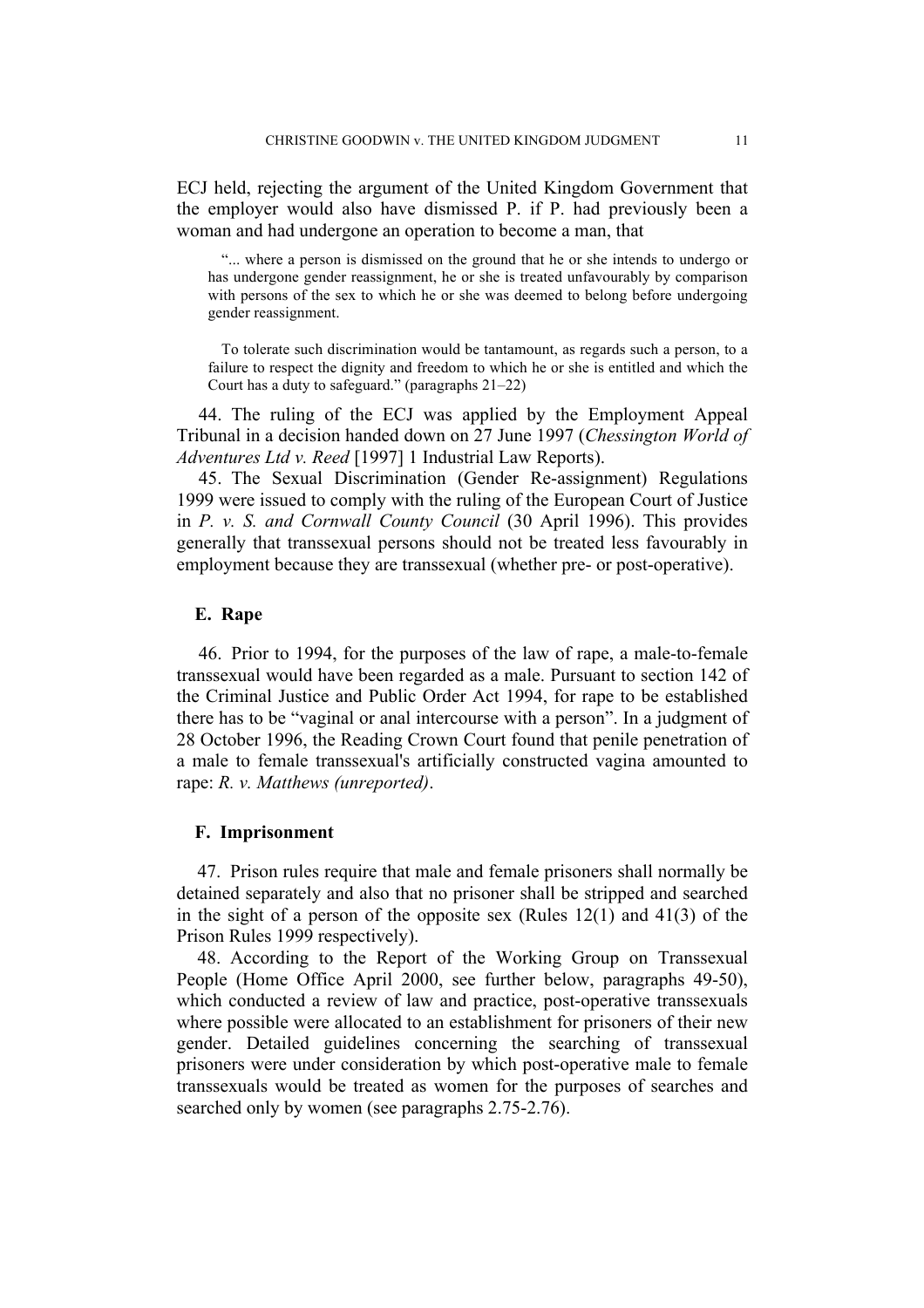#### 12 CHRISTINE GOODWIN v. THE UNITED KINGDOM JUDGMENT

#### **G. Current developments**

#### *1. Review of the situation of transsexuals in the United Kingdom*

49. On 14 April 1999, the Secretary of State for the Home Department announced the establishment of an Interdepartmental Working Group on Transsexual People with the following terms of reference:

"to consider, with particular reference to birth certificates, the need for appropriate legal measures to address the problems experienced by transsexuals, having due regard to scientific and societal developments, and measures undertaken in other countries to deal with this issue."

50. The Working Group produced a report in April 2000 in which it examined the current position of transsexuals in the United Kingdom, with particular reference to their status under national law and the changes which might be made. It concluded:

"5.1. Transsexual people deal with their condition in different ways. Some live in the opposite sex without any treatment to acquire its physical attributes. Others take hormones so as to obtain some of the secondary characteristics of their chosen sex. A smaller number will undergo surgical procedures to make their bodies resemble, so far as possible, those of their acquired gender. The extent of treatment may be determined by individual choice, or by other factors such as health or financial resources. Many people revert to their biological sex after living for some time in the opposite sex, and some alternate between the two sexes throughout their lives. Consideration of the way forward must therefore take into account the needs of people at these different stages of change.

5.2. Measures have already been taken in a number of areas to assist transsexual people. For example, discrimination in employment against people on the basis of their transsexuality has been prohibited by the Sex Discrimination (Gender Reassignment) Regulations 1999 which, with few exceptions, provide that a transsexual person (whether pre- or post-operative) should not be treated less favourably because they are transsexual. The criminal justice system (i.e. the police, prisons, courts, etc.) try to accommodate the needs of transsexual people so far as is possible within operational constraints. A transsexual offender will normally be charged in their acquired gender, and a post-operative prisoner will usually be sent to a prison appropriate to their new status. Transsexual victims and witnesses will, in most circumstances, similarly be treated as belonging to their acquired gender.

5.3. In addition, official documents will often be issued in the acquired gender where the issue is identifying the individual rather than legal status. Thus, a transsexual person may obtain a passport, driving licence, medical card etc, in their new gender. We understand that many non-governmental bodies, such as examination authorities, will often re-issue examination certificates etc. (or otherwise provide evidence of qualifications) showing the required gender. We also found that at least one insurance company will issue policies to transsexual people in their acquired gender.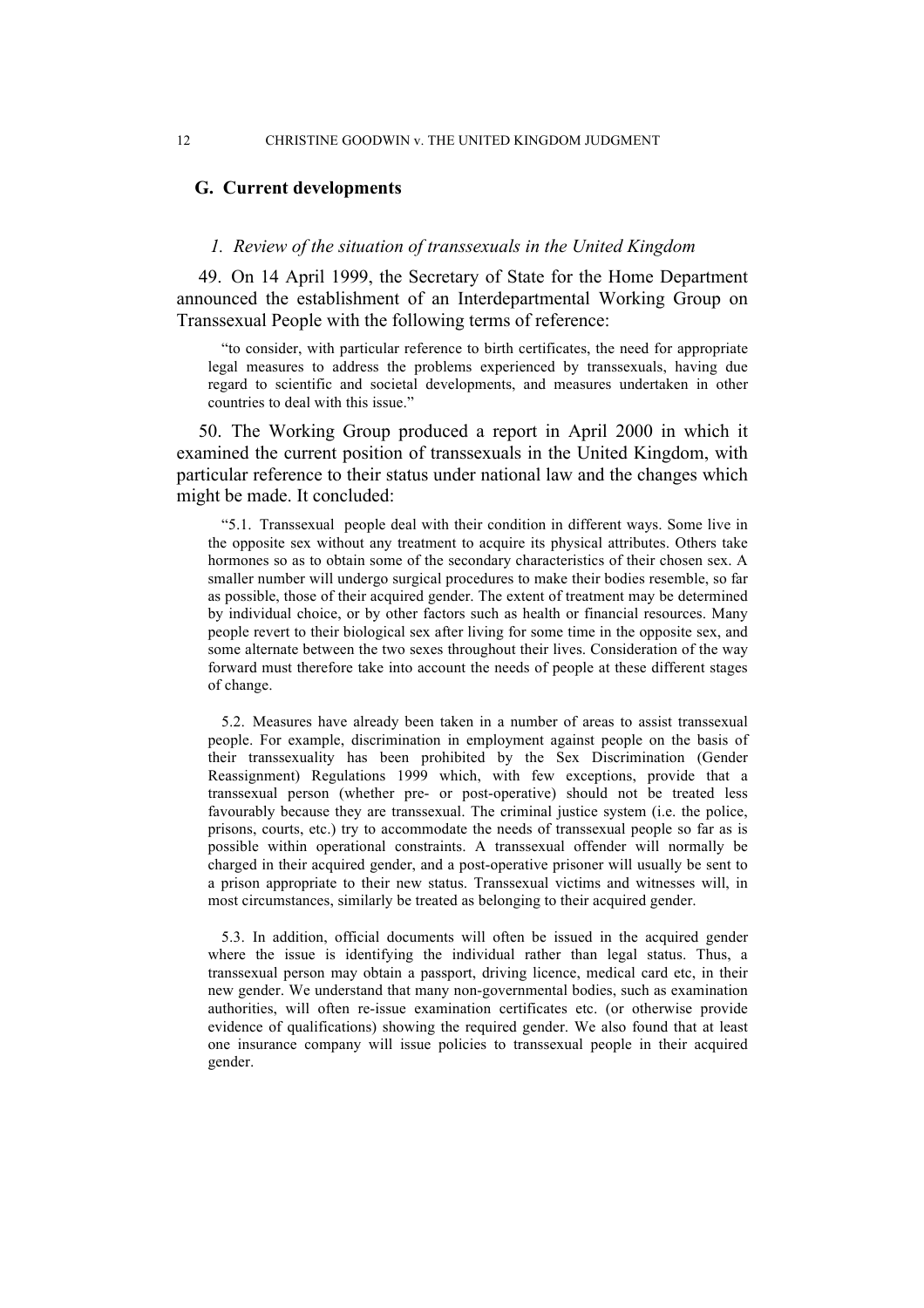5.4. Notwithstanding such provisions, transsexual people are conscious of certain problems which do not have to be faced by the majority of the population. Submissions to the Group suggested that the principal areas where the transsexual community is seeking change are birth certificates, the right to marry and full recognition of their new gender for all legal purposes.

5.5. We have identified three options for the future;

– to leave the current situation unchanged;

– to issue birth certificates showing the new name and, possibly, the new gender;

– to grant full legal recognition of the new gender subject to certain criteria and procedures.

We suggest that before taking a view on these options the Government may wish to put the issues out to public consultation."

51. The report was presented to Parliament in July 2000. Copies were placed in the libraries of both Houses of Parliament and sent to 280 recipients, including Working Group members, Government officials, Members of Parliament, individuals and organisations. It was publicised by a Home Office press notice and made available to members of the public through application to the Home Office in writing, E-mail, by telephone or the Home Office web site.

#### *2. Recent domestic case-law*

52. In the case of *Bellinger v. Bellinger*, EWCA Civ 1140 [2001], 3 FCR 1, the appellant who had been classified at birth as a man had undergone gender re-assignment surgery and in 1981 had gone through a form of marriage with a man who was aware of her background. She sought a declaration under the Family Law Act 1986 that the marriage was valid. The Court of Appeal held, by a majority, that the appellant's marriage was invalid as the parties were not respectively male and female, which terms were to be determined by biological criteria as set out in the decision of *Corbett v. Corbett* [1971]. Although it was noted that there was an increasing emphasis upon the impact of psychological factors on gender, there was no clear point at which such factors could be said to have effected a change of gender. A person correctly registered as male at birth, who had undergone gender reassignment surgery and was now living as a woman was biologically a male and therefore could not be defined as female for the purposes of marriage. It was for Parliament, not for the courts, to decide at what point it would be appropriate to recognise that a person who had been assigned to one sex at birth had changed gender for the purposes of marriage. Dame Elizabeth Butler-Sloss, President of the Family Division noted the warnings of the European Court of Human Rights about continued lack of response to the situation of transsexuals and observed that largely as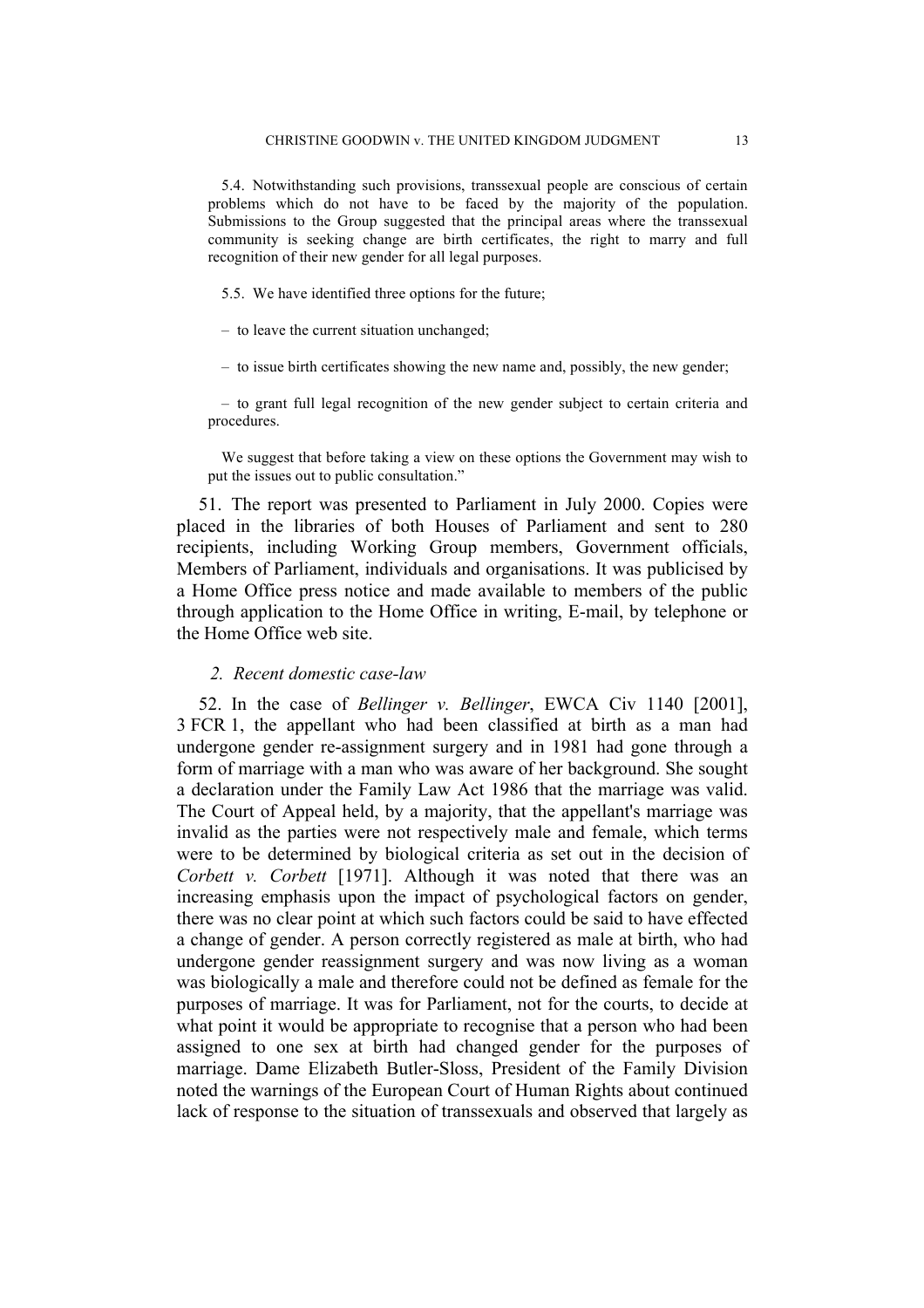a result of these criticisms an interdepartmental working group had been set up, which had in April 2000 issued a careful and comprehensive review of the medical condition, current practice in other countries and the state of English law in relevant aspects of the life of an individual:

"[95.] ... We inquired of Mr Moylan on behalf of the Attorney-General, what steps were being taken by any government department, to take forward any of the recommendations of the Report, or to prepare a consultation paper for public discussion.

[96.] To our dismay, we were informed that no steps whatsoever have been, or to the knowledge of Mr Moylan, were intended to be, taken to carry this matter forward. It appears, therefore, that the commissioning and completion of the report is the sum of the activity on the problems identified both by the Home Secretary in his terms of reference, and by the conclusions of the members of the working group. That would seem to us to be a failure to recognise the increasing concerns and changing attitudes across western Europe which have been set out so clearly and strongly in judgments of Members of the European Court at Strasbourg, and which in our view need to be addressed by the UK...

[109.] We would add however, with the strictures of the European Court of Human Rights well in mind, that there is no doubt that the profoundly unsatisfactory nature of the present position and the plight of transsexuals requires careful consideration. The recommendation of the interdepartmental working group for public consultation merits action by the government departments involved in these issues. The problems will not go away and may well come again before the European Court sooner rather than later."

53. In his dissenting judgment, Lord Justice Thorpe considered that the foundations of the judgment in *Corbett v. Corbett* were no longer secure, taking the view that an approach restricted to biological criteria was no longer permissible in the light of scientific, medical and social change.

"[155.] To make the chromosomal factor conclusive, or even dominant, seems to me particularly questionable in the context of marriage. For it is an invisible feature of an individual, incapable of perception or registration other than by scientific test. It makes no contribution to the physiological or psychological self. Indeed in the context of the institution of marriage as it is today it seems to me right as a matter of principle and logic to give predominance to psychological factors just as it seem right to carry out the essential assessment of gender at or shortly before the time of marriage rather than at the time of birth...

[160.] The present claim lies most evidently in the territory of the family justice system. That system must always be sufficiently flexible to accommodate social change. It must also be humane and swift to recognise the right to human dignity and to freedom of choice in the individual's private life. One of the objectives of statute law reform in this field must be to ensure that the law reacts to and reflects social change. That must also be an objective of the judges in this field in the construction of existing statutory provisions. I am strongly of the opinion that there are not sufficiently compelling reasons, having regard to the interests of others affected or, more relevantly, the interests of society as a whole, to deny this appellant legal recognition of her marriage. I would have allowed this appeal."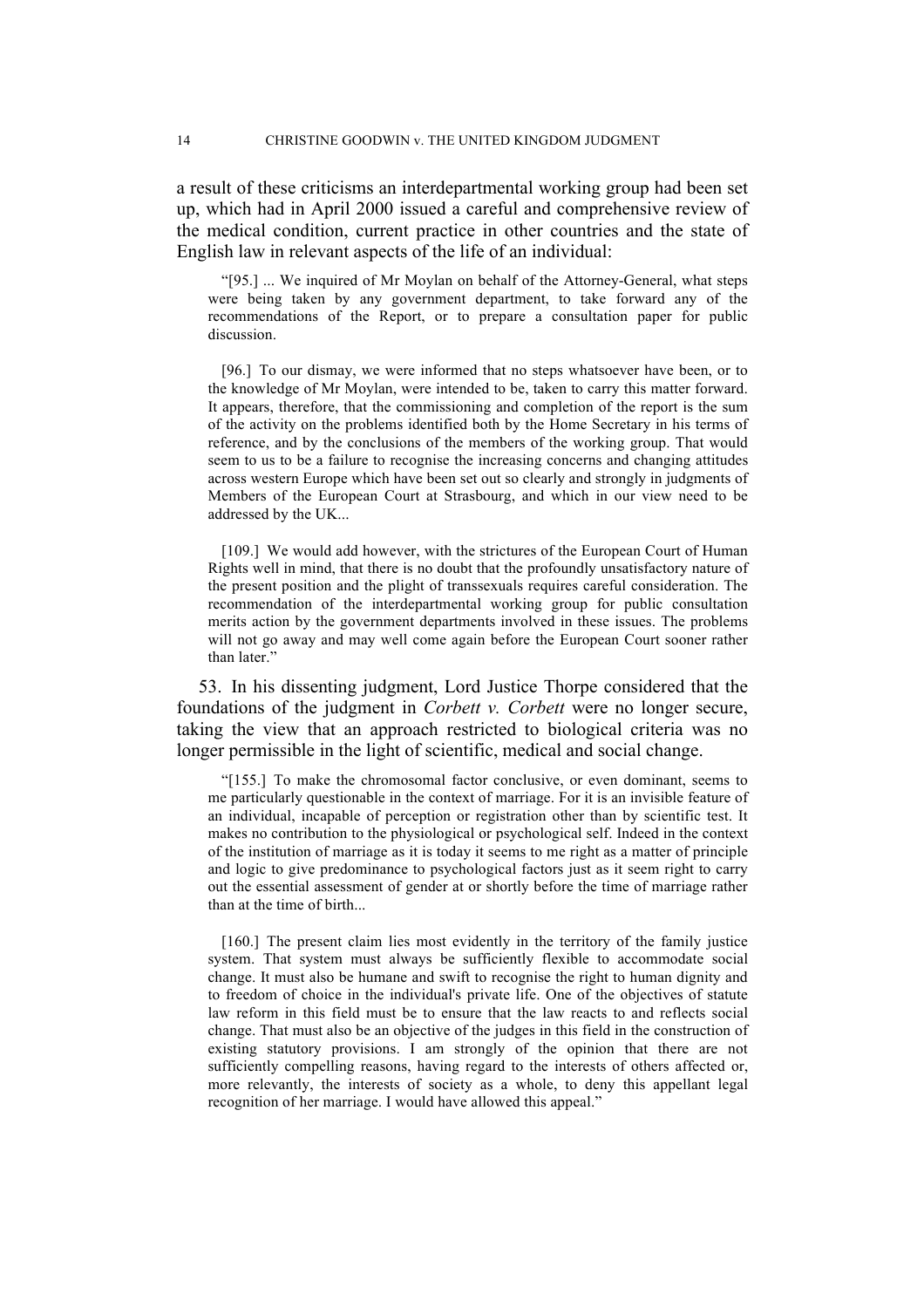He also noted the lack of progress in domestic reforms:

"[151.] ...although the [interdepartmental] report has been made available by publication, Mr Moylan said that there has since been no public consultation. Furthermore when asked whether the Government had any present intention of initiating public consultation or any other process in preparation for a parliamentary Bill, Mr Moylan said that he had no instructions. Nor did he have any instructions as to whether the Government intended to legislate. My experience over the last 10 years suggests how hard it is for any department to gain a slot for family law reform by primary legislation. These circumstances reinforce my view that it is not only open to the court but it is its duty to construe s  $11(c)$  either strictly, alternatively liberally as the evidence and the submissions in this case justify."

## *3. Proposals to reform the system of registration of births, marriages and deaths*

54. In January 2002, the Government presented to Parliament the document "Civil Registration: Vital Change (Birth, Marriage and Death Registration in the  $21<sup>st</sup>$  Century)" which set out plans for creating a central database of registration records which moves away from a traditional snapshot of life events towards the concept of a living record or single "through life" record:

"In time, updating the information in a birth record will mean that changes to a person's names, and potentially, sex will be able to be recorded." (para. 5.1)

#### "5.5 Making changes

There is strong support for some relaxation to the rules that govern corrections to the records. Currently, once a record has been created, the only corrections that can be made are where it can be shown that an error was made at the time of registration and that this can be established. Correcting even the simplest spelling error requires formal procedures and the examination of appropriate evidence. The final records contains the full original and corrected information which is shown on subsequently issued certificates. The Government recognises that this can act as a disincentive. In future, changes (to reflect developments after the original record was made) will be made and formally recorded. Documents issued from the records will contain only the information as amended, though all the information will be retained. ..."

#### **H. Liberty's third party intervention**

55. Liberty updated the written observations submitted in the case of Sheffield and Horsham concerning the legal recognition of transsexuals in comparative law (Sheffield and Horsham v. the United Kingdom judgment of 30 July 1998, *Reports of Judgments and Decisions* 1998-V, p. 2021, § 35). In its 1998 study, it had found that over the previous decade there had been an unmistakable trend in the member States of the Council of Europe towards giving full legal recognition to gender re-assignment. In particular, it noted that out of thirty seven countries analysed only four (including the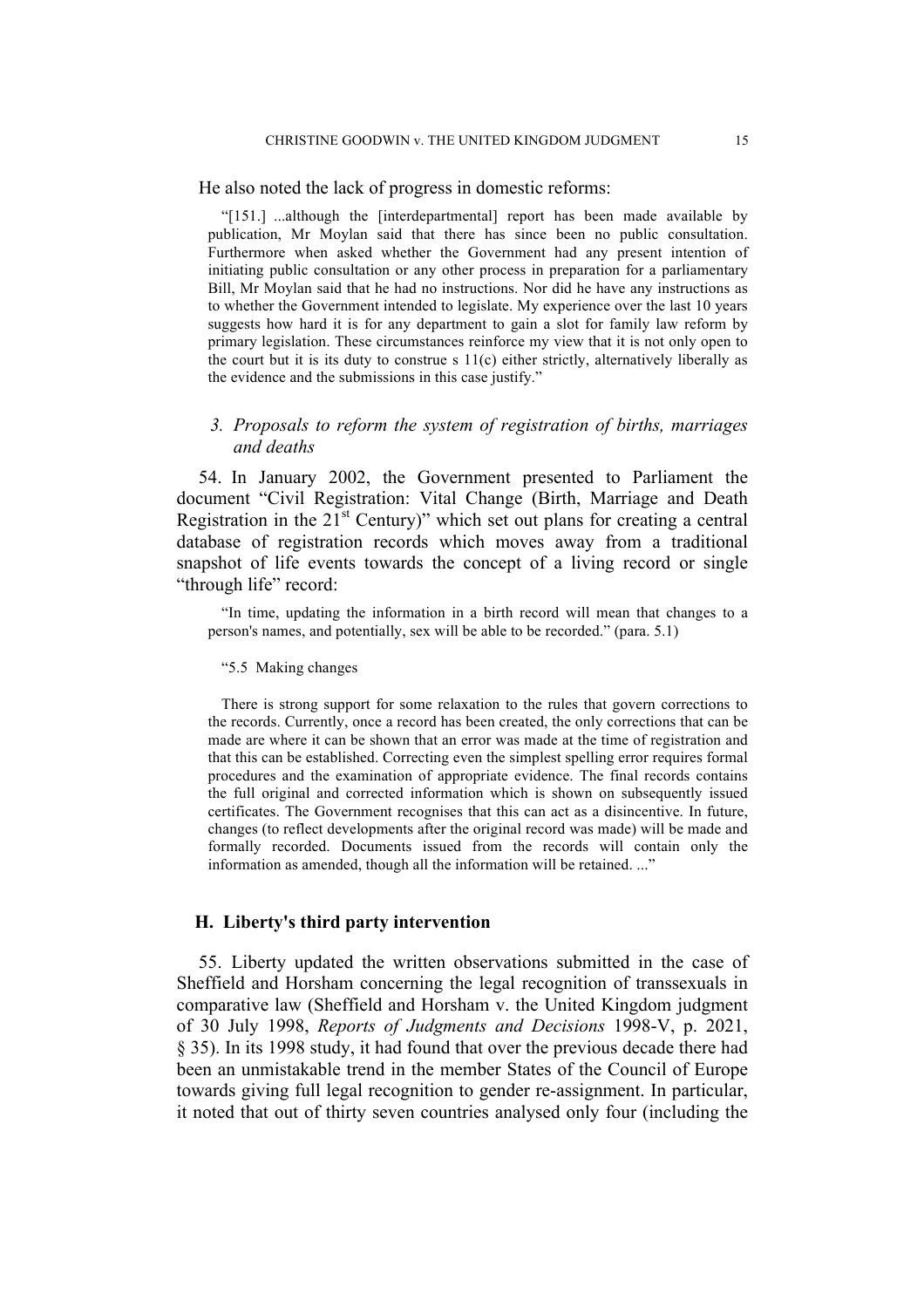United Kingdom) did not permit a change to be made to a person's birth certificate in one form or another to reflect the re-assigned sex of that person. In cases where gender re-assignment was legal and publicly funded, only the United Kingdom and Ireland did not give full legal recognition to the new gender identity.

56. In its follow up study submitted on 17 January 2002, Liberty noted that while there had not been a statistical increase in States giving full legal recognition of gender re-assignment within Europe, information from outside Europe showed developments in this direction. For example, there had been statutory recognition of gender re-assignment in Singapore, and a similar pattern of recognition in Canada, South Africa, Israel, Australia, New Zealand and all except two of the States of the United States of America. It cited in particular the cases of *Attorney-General v. Otahuhu Family Court* [1995] 1 NZLR 60 and *Re Kevin* [2001] FamCA 1074 where in New Zealand and Australia transsexual persons' assigned sex was recognised for the purposes of validating their marriages: In the latter case, Mr Justice Chisholm held:

"I see no basis in legal principle or policy why Australian law should follow the decision in Corbett. To do so would, I think, create indefensible inconsistencies between Australian marriage law and other Australian laws. It would take the law in a direction that is generally contrary to development in other countries. It would perpetuate a view that flies in the face of current medical understanding and practice. Most of all, it would impose indefensible suffering on people who have already had more than their share of difficulty, with no benefit to society...

...Because the words 'man' and 'woman' have their ordinary contemporary meaning, there is no formulaic solution to determining the sex of an individual for the purpose of the law of marriage. That is, it cannot be said as a matter of law that the question in a particular case will be determined by applying a single criterion, or limited list of criteria. Thus it is wrong to say that a person's sex depends on any single factor, such as chromosomes or genital sex; or some limited range of factors, such as the state of the person's gonads, chromosomes or genitals (whether at birth or at some other time). Similarly, it would be wrong in law to say that the question can be resolved by reference solely to the person's psychological state, or by identifying the person's 'brain sex'.

To determine a person's sex for the law of marriage, all relevant matters need to be considered. I do not seek to state a complete list or suggest that any factors necessarily have more importance than others. However the relevant matters include, in my opinion, the person's biological and physical characteristics at birth (including gonads, genitals and chromosomes); the person's life experiences, including the sex in which he or she was brought up and the person's attitude to it; the person's self-perception as a man or a woman; the extent to which the person has functioned in society as a man or a woman; any hormonal, surgical or other medical sex re-assignment treatments the person has undergone, and the consequences of such treatment; and the person's biological, psychological and physical characteristics at the time of the marriage...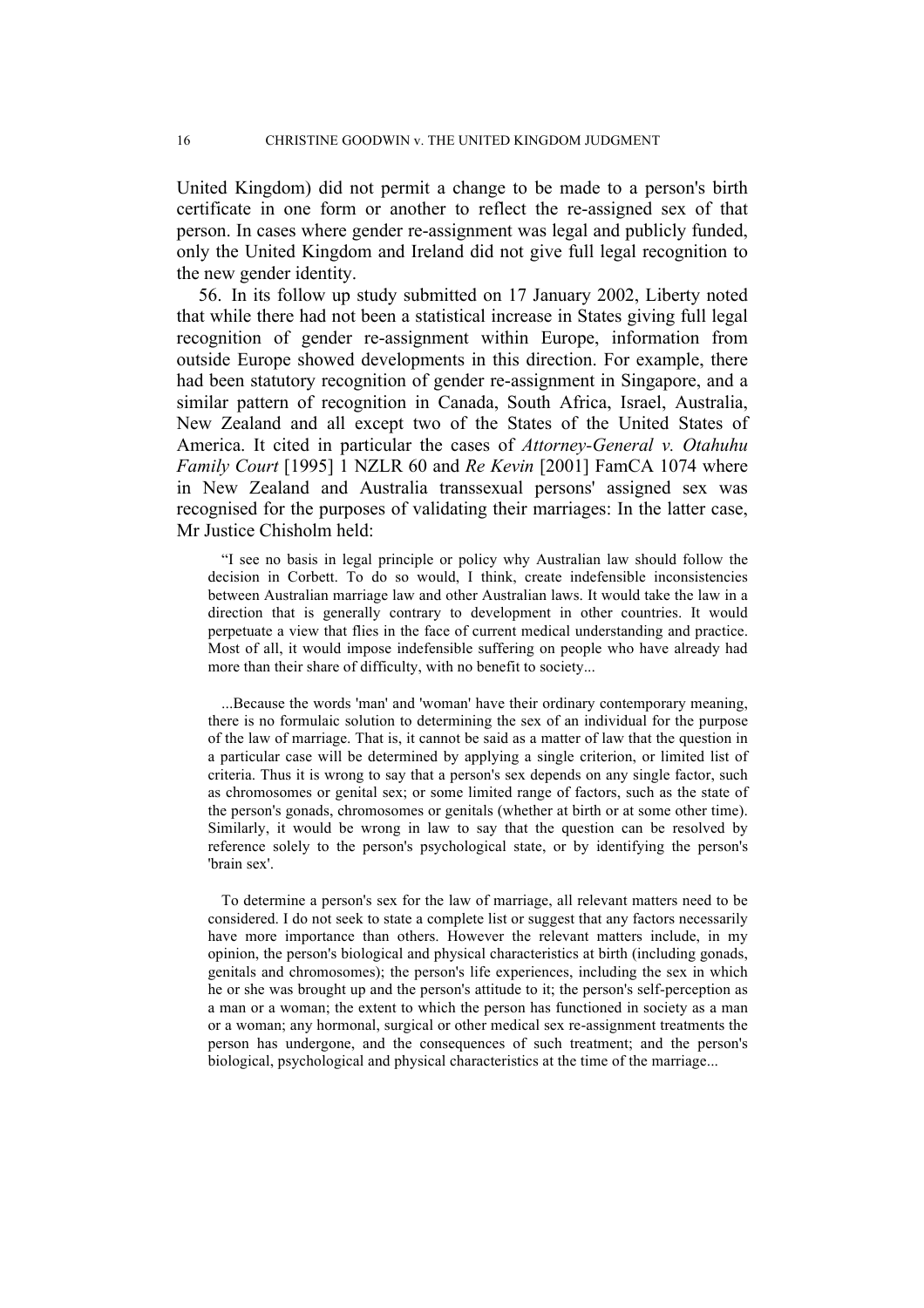For the purpose of ascertaining the validity of a marriage under Australian law the question whether a person is a man or a woman is to be determined as of the date of marriage..."

57. As regarded the eligibility of post-operative transsexuals to marry a person of sex opposite to their acquired gender, Liberty's survey indicated that 54% of Contracting States permitted such marriage (Annex 6 listed Austria, Belgium, Denmark, Estonia, Finland, France, Germany, Greece, Iceland, Italy, Latvia, Luxembourg, the Netherlands, Norway, Slovakia, Spain, Sweden, Switzerland, Turkey and Ukraine), while 14% did not (Ireland and the United Kingdom did not permit marriage, while no legislation existed in Moldova, Poland, Romania and Russia). The legal position in the remaining 32% was unclear.

#### III. INTERNATIONAL TEXTS

58. Article 9 of the Charter of Fundamental Rights of the European Union, signed on 7 December 2000, provides:

"The right to marry and the right to found a family shall be guaranteed in accordance with the national laws governing the exercise of these rights."

### THE LAW

#### I. ALLEGED VIOLATION OF ARTICLE 8 OF THE CONVENTION

59. The applicant claims a violation of Article 8 of the Convention, the relevant part of which provides as follows:

"1. Everyone has the right to respect for his private ... life...

2. There shall be no interference by a public authority with the exercise of this right except such as is in accordance with the law and is necessary in a democratic society in the interests of national security, public safety or the economic well-being of the country, for the prevention of disorder or crime, for the protection of health or morals, or for the protection of the rights and freedoms of others."

### **A. Arguments of the parties**

#### *1. The applicant*

60. The applicant submitted that despite warnings from the Court as to the importance for keeping under review the need for legal reform the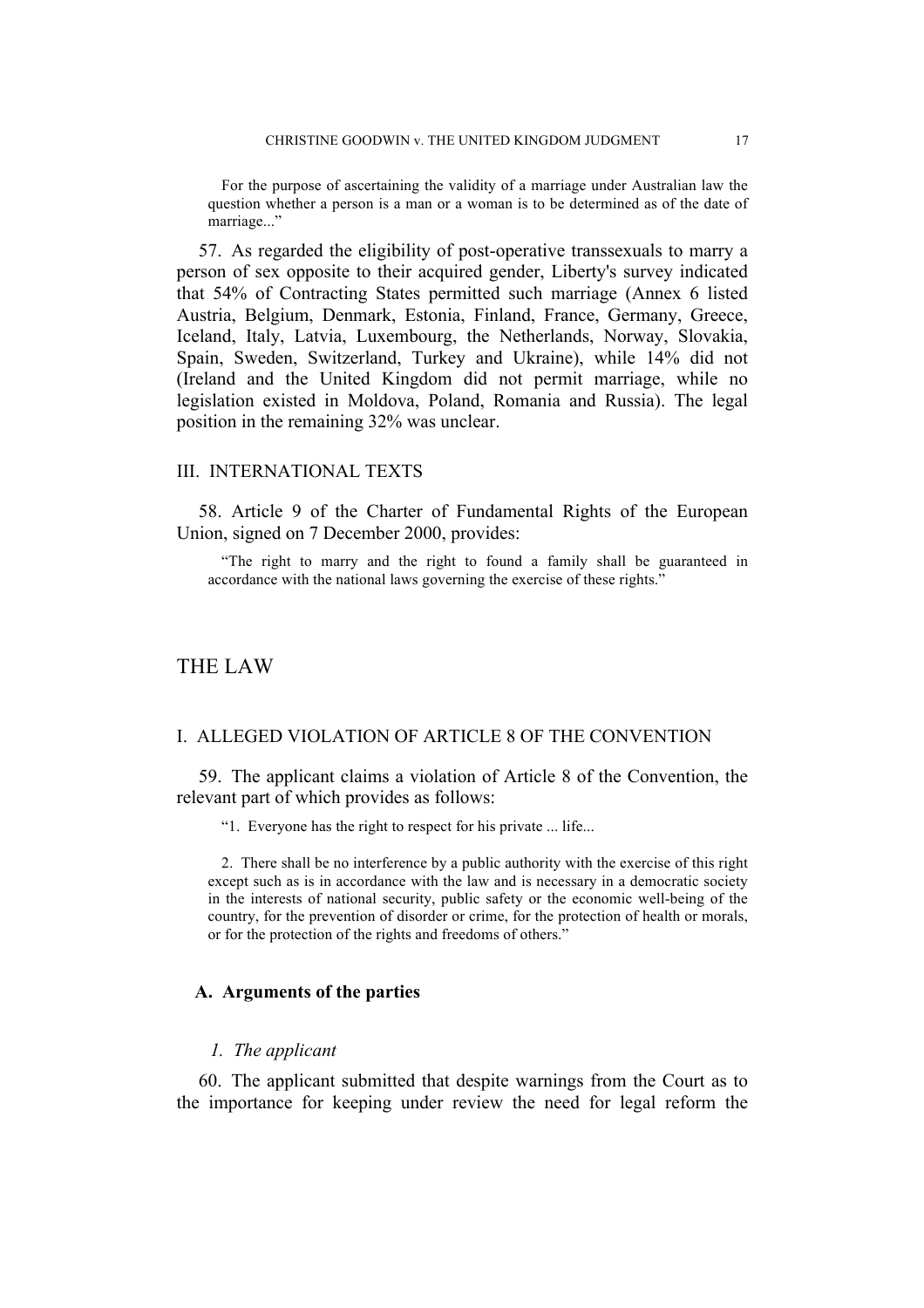Government had still not taken any constructive steps to address the suffering and distress experienced by the applicant and other post-operative transsexuals. The lack of legal recognition of her changed gender had been the cause of numerous discriminatory and humiliating experiences in her everyday life. In the past, in particular from 1990 to 1992, she was abused at work and did not receive proper protection against discrimination. She claimed that all the special procedures through which she had to go in respect of her NI contributions and State retirement pension constituted in themselves an unjustified difference in treatment, as they would have been unnecessary had she been recognised as a woman for legal purposes. In particular, the very fact that the DSS operated a policy of marking the records of transsexuals as sensitive was a difference in treatment. As a result, for example, the applicant cannot attend the DSS without having to make a special appointment.

61. The applicant further submitted that the danger of her employer learning about her past identity was real. It was possible for the employer to trace back her employment history on the basis of her NI number and this had in fact happened. She claimed that her recent failure to obtain a promotion was the result of the employer realising her status.

62. As regarded pensionable age, the applicant submitted that she had worked for 44 years and that the refusal of her entitlement to a State retirement pension at the age of 60 on the basis of the pure biological test for determining sex was contrary to Article 8 of the Convention. She was similarly unable to apply for a free London bus pass at the age of 60 as other women were but had to wait until the age of 65. She was also required to declare her birth sex or disclose her birth certificate when applying for life insurance, mortgages, private pensions or car insurance, which led her not to pursue these possibilities to her advantage.

63. The applicant argued that rapid changes, in respect of the scientific understanding of, and the social attitude towards, transsexualism were taking place not only across Europe but elsewhere. She referred, *inter alia*, to Article 29 of the Netherlands Civil Code, Article 6 of Law No. 164 of 14 April 1982 of Italy, and Article 29 of the Civil Code of Turkey as amended by Law No. 3444 of 4 May 1988, which allowed the amendment of civil status. Also, under a 1995 New Zealand statute, Part V, Section 28, a court could order the legal recognition of the changed gender of a transsexual after examination of medical and other evidence. The applicant saw no convincing reason why a similar approach should not be adopted in the United Kingdom. The applicant also pointed to increasing social acceptance of transsexuals and interest in issues of concern to them reflected by coverage in the press, radio and television, including sympathetic dramatisation of transsexual characters in mainstream programming.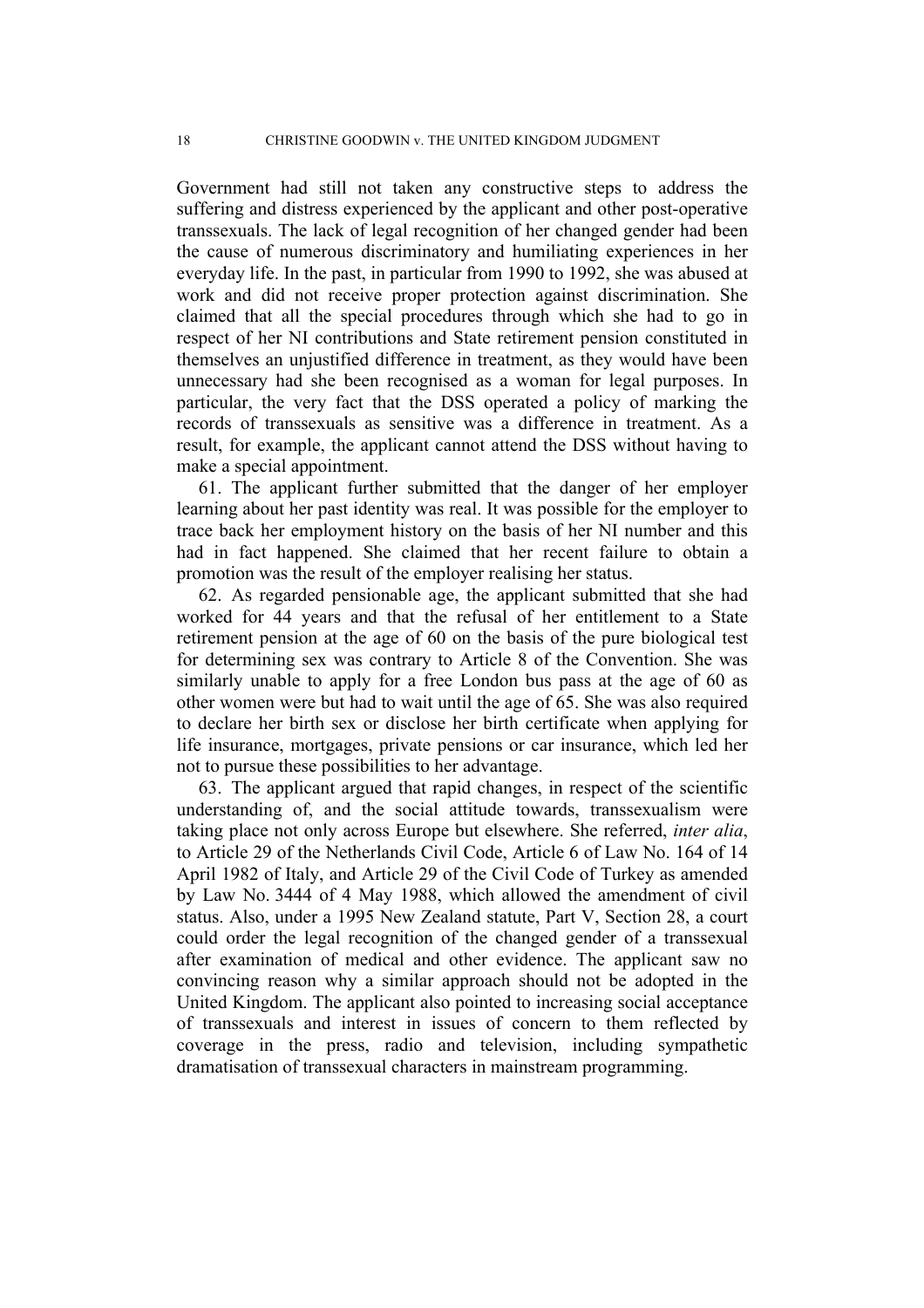#### *2. The Government*

64. Referring to the Court's case-law, the Government maintained that there was no generally accepted approach among the Contracting States in respect of transsexuality and that, in view of the margin of appreciation left to States under the Convention, the lack of recognition in the United Kingdom of the applicant's new gender identity for legal purposes did not entail a violation of Article 8 of the Convention. They disputed the applicant's assertion that scientific research and "massive societal changes" had led to wide acceptance, or consensus on issues, of transsexualism.

65. The Government accepted that there may be specific instances where the refusal to grant legal recognition of a transsexual's new sexual identity may amount to a breach of Article 8, in particular where the transsexual as a result suffered practical and actual detriment and humiliation on a daily basis (see the B. v. France judgment of 25 March 1992, Series A no. 232-C, pp. 52-54, §§ 59-63). However, they denied that the applicant faced any comparable practical disadvantages, as she had been able *inter alia* to obtain important identification documents showing her chosen names and sexual identity (e.g. new passport and driving licence).

66. As regards the specific difficulties claimed by the applicant, the Government submitted that an employer was unable to establish the sex of the applicant from the NI number itself since it did not contain any encoded reference to her sex. The applicant had been issued with a new NI card with her changed name and style of address. Furthermore, the DSS had a policy of confidentiality of the personal details of a NI number holder and, in particular, a policy and procedure for the special protection of transsexuals. As a result, an employer had no means of lawfully obtaining information from the DSS about the previous sexual identity of an employee. It was also in their view highly unlikely that the applicant's employer would discover her change of gender through her NI number in any other way. The refusal to issue a new NI number was justified, the uniqueness of the NI number being of critical importance in the administration of the national insurance system, and for the prevention of the fraudulent use of old NI numbers.

67. The Government argued that the applicant's fear that her previous sexual identity would be revealed upon reaching the age of 60, when her employer would no longer be required to make NI contribution deductions from her pay, was entirely without foundation, the applicant having already been issued with a suitable Age Exemption Certificate on Form CF384.

68. Concerning the impossibility for the applicant to obtain a State retirement pension at the age of 60, the Government submitted that the distinction between men and women as regarded pension age had been held to be compatible with European Community law (Article  $7(1)(a)$  of Directive 79/7/EEC; European Court of Justice, *R. v. Secretary of State for Social Security ex parte Equal Opportunities Commission Case* C-9/91 [1992] ECR I-4927). Also, since the preserving of the applicant's legal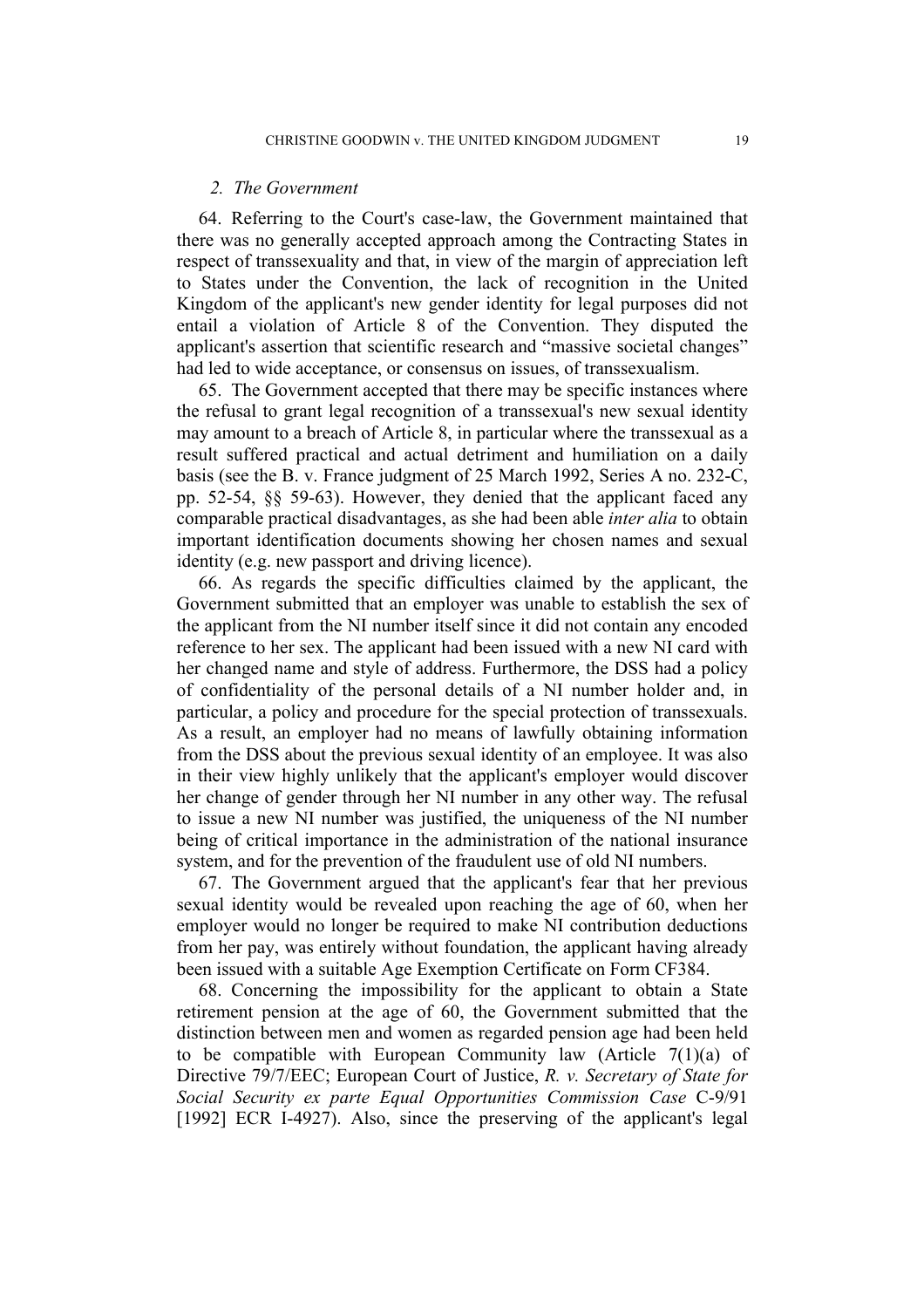status as a man was not contrary as such to Article 8 of the Convention, it would constitute favourable treatment unfair to the general public to allow the applicant's pension entitlement at the age of 60.

69. Finally, as regards allegations of assault and abuse at work, the Government submitted that the applicant could have pressed charges under the criminal law against harassment and assault. Harassment in the workplace on the grounds of transsexuality would also give rise to a claim under the Sex Discrimination Act 1975 where the employers knew of the harassment and took no steps to prevent it. Adequate protection was therefore available under domestic law.

70. The Government submitted that a fair balance had therefore been struck between the rights of the individual and the general interest of the community. To the extent that there were situations where a transsexual may face limited disclosure of their change of sex, these situations were unavoidable and necessary e.g. in the context of contracts of insurance where medical history and gender affected the calculation of premiums.

### **B. The Court's assessment**

#### *1. Preliminary considerations*

71. This case raises the issue whether or not the respondent State has failed to comply with a positive obligation to ensure the right of the applicant, a post-operative male to female transsexual, to respect for her private life, in particular through the lack of legal recognition given to her gender re-assignment.

72. The Court recalls that the notion of "respect" as understood in Article 8 is not clear cut, especially as far as the positive obligations inherent in that concept are concerned: having regard to the diversity of practices followed and the situations obtaining in the Contracting States, the notion's requirements will vary considerably from case to case and the margin of appreciation to be accorded to the authorities may be wider than that applied in other areas under the Convention. In determining whether or not a positive obligation exists, regard must also be had to the fair balance that has to be struck between the general interest of the community and the interests of the individual, the search for which balance is inherent in the whole of the Convention (Cossey v. the United Kingdom judgment of 27 September 1990, Series A no. 184, p. 15, § 37).

73. The Court recalls that it has already examined complaints about the position of transsexuals in the United Kingdom (see the Rees v. the United Kingdom judgment of 17 October 1986, Series A no. 106, the Cossey v. the United Kingdom judgment, cited above; the X., Y. and Z. v. the United Kingdom judgment of 22 April 1997, *Reports of Judgments and Decisions* 1997-II, and the Sheffield and Horsham v. the United Kingdom judgment of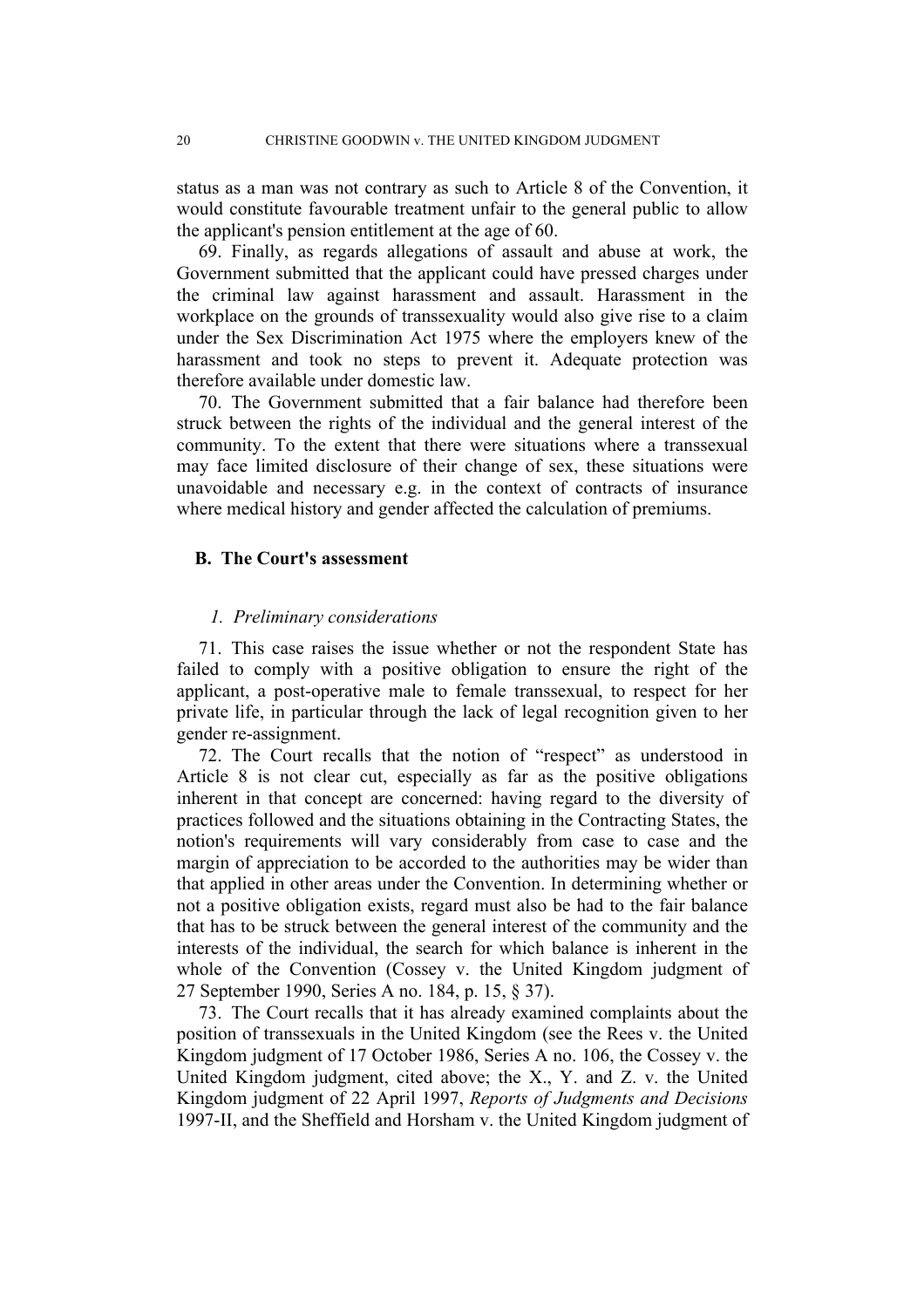30 July 1998, *Reports* 1998-V, p. 2011). In those cases, it held that the refusal of the United Kingdom Government to alter the register of births or to issue birth certificates whose contents and nature differed from those of the original entries concerning the recorded gender of the individual could not be considered as an interference with the right to respect for private life (the above-mentioned Rees judgment, p. 14, § 35, and Cossey judgment, p. 15, § 36). It also held that there was no positive obligation on the Government to alter their existing system for the registration of births by establishing a new system or type of documentation to provide proof of current civil status. Similarly, there was no duty on the Government to permit annotations to the existing register of births, or to keep any such annotation secret from third parties (the above-mentioned Rees judgment, p. 17, § 42, and Cossey judgment, p. 15, §§ 38-39). It was found in those cases that the authorities had taken steps to minimise intrusive enquiries (for example, by allowing transsexuals to be issued with driving licences, passports and other types of documents in their new name and gender). Nor had it been shown that the failure to accord general legal recognition of the change of gender had given rise in the applicants' own case histories to detriment of sufficient seriousness to override the respondent State's margin of appreciation in this area (the Sheffield and Horsham judgment cited above, p. 2028-29, § 59).

74. While the Court is not formally bound to follow its previous judgments, it is in the interests of legal certainty, foreseeability and equality before the law that it should not depart, without good reason, from precedents laid down in previous cases (see, for example, *Chapman v. the United Kingdom* [GC], no. 27238/95, ECHR 2001-I, § 70). However, since the Convention is first and foremost a system for the protection of human rights, the Court must have regard to the changing conditions within the respondent State and within Contracting States generally and respond, for example, to any evolving convergence as to the standards to be achieved (see, amongst other authorities, the Cossey judgment, p. 14, § 35, and *Stafford v. the United Kingdom* [GC], no. 46295/99, judgment of 28 May 2002, to be published in ECHR 2002-, §§ 67-68). It is of crucial importance that the Convention is interpreted and applied in a manner which renders its rights practical and effective, not theoretical and illusory. A failure by the Court to maintain a dynamic and evolutive approach would indeed risk rendering it a bar to reform or improvement (see the above-cited *Stafford v. the United Kingdom* judgment, § 68). In the present context the Court has, on several occasions since 1986, signalled its consciousness of the serious problems facing transsexuals and stressed the importance of keeping the need for appropriate legal measures in this area under review (see the Rees judgment, § 47; the Cossey judgment, § 42; the Sheffield and Horsham judgment, § 60).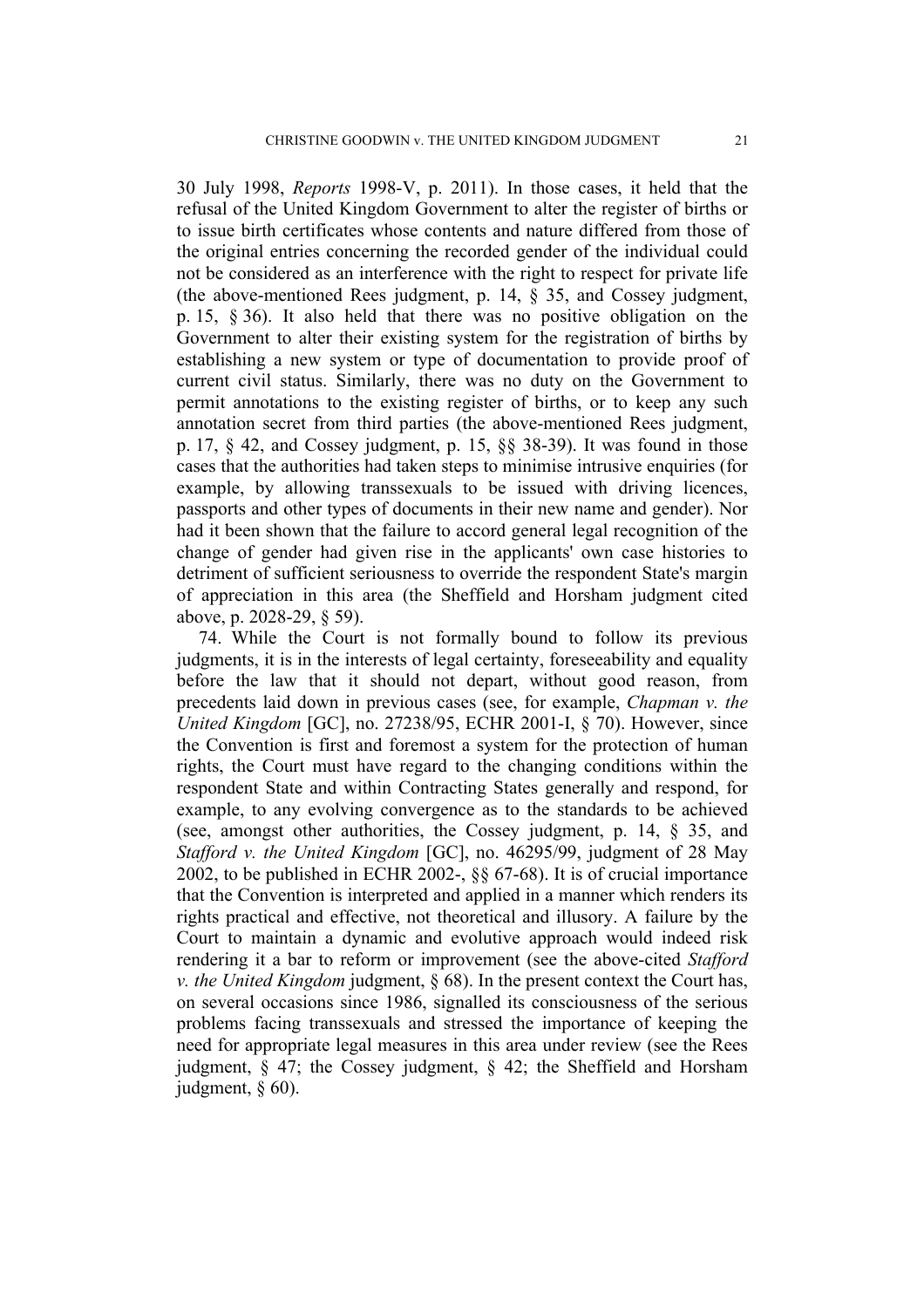75. The Court proposes therefore to look at the situation within and outside the Contracting State to assess "in the light of present-day conditions" what is now the appropriate interpretation and application of the Convention (see the *Tyrer v. the United Kingdom* judgment of 25 April 1978, Series A no. 26, § 31, and subsequent case-law).

#### *2. The applicant's situation as a transsexual*

76. The Court observes that the applicant, registered at birth as male, has undergone gender re-assignment surgery and lives in society as a female. Nonetheless, the applicant remains, for legal purposes, a male. This has had, and continues to have, effects on the applicant's life where sex is of legal relevance and distinctions are made between men and women, as, *inter alia*, in the area of pensions and retirement age. For example, the applicant must continue to pay national insurance contributions until the age of 65 due to her legal status as male. However as she is employed in her gender identity as a female, she has had to obtain an exemption certificate which allows the payments from her employer to stop while she continues to make such payments herself. Though the Government submitted that this made due allowance for the difficulties of her position, the Court would note that she nonetheless has to make use of a special procedure that might in itself call attention to her status.

77. It must also be recognised that serious interference with private life can arise where the state of domestic law conflicts with an important aspect of personal identity (see, *mutatis mutandis*, Dudgeon v. the United Kingdom judgment of 22 October 1981, Series A no. 45, § 41). The stress and alienation arising from a discordance between the position in society assumed by a post-operative transsexual and the status imposed by law which refuses to recognise the change of gender cannot, in the Court's view, be regarded as a minor inconvenience arising from a formality. A conflict between social reality and law arises which places the transsexual in an anomalous position, in which he or she may experience feelings of vulnerability, humiliation and anxiety.

78. In this case, as in many others, the applicant's gender re-assignment was carried out by the national health service, which recognises the condition of gender dysphoria and provides, *inter alia*, re-assignment by surgery, with a view to achieving as one of its principal purposes as close an assimilation as possible to the gender in which the transsexual perceives that he or she properly belongs. The Court is struck by the fact that nonetheless the gender re-assignment which is lawfully provided is not met with full recognition in law, which might be regarded as the final and culminating step in the long and difficult process of transformation which the transsexual has undergone. The coherence of the administrative and legal practices within the domestic system must be regarded as an important factor in the assessment carried out under Article 8 of the Convention.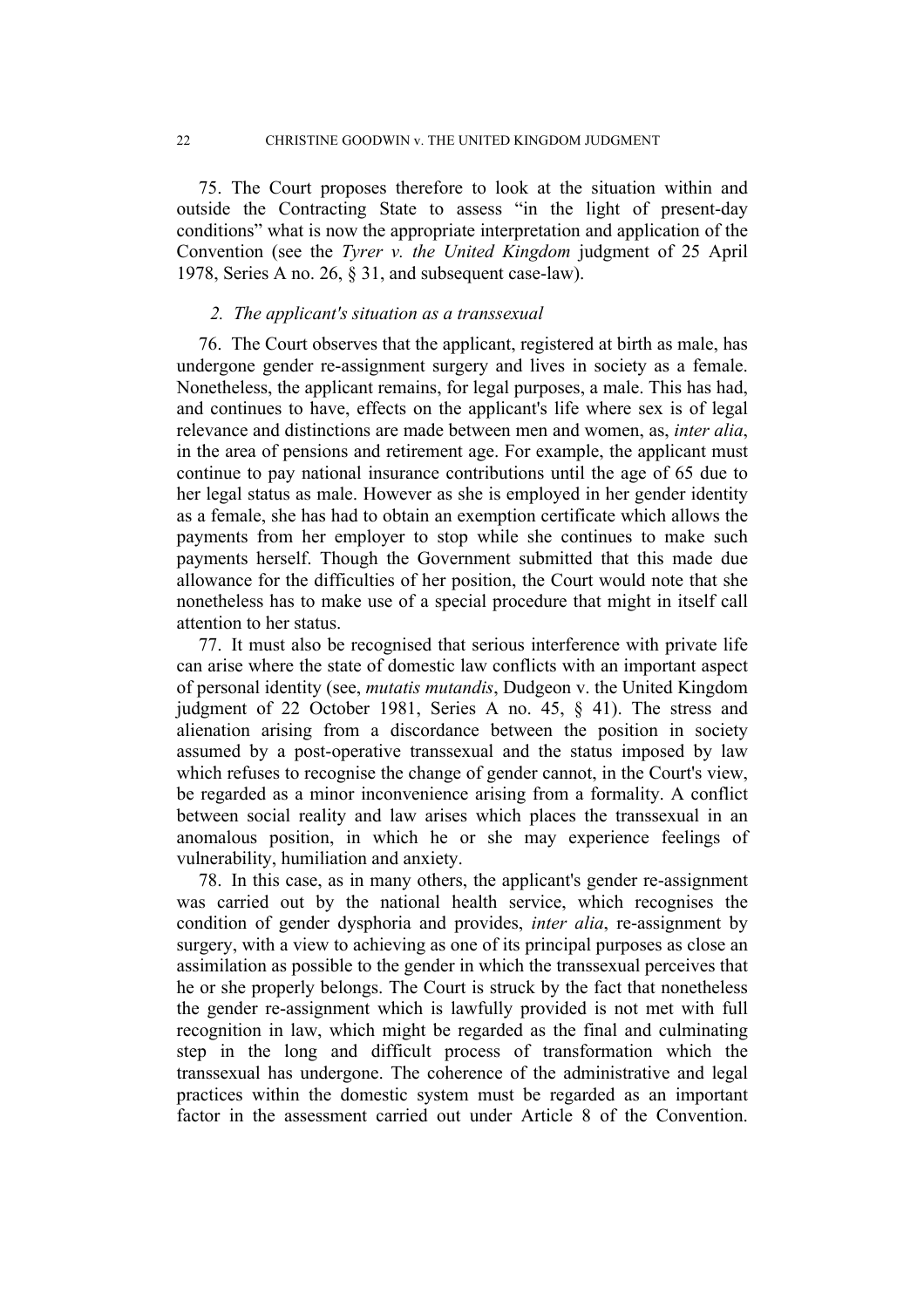Where a State has authorised the treatment and surgery alleviating the condition of a transsexual, financed or assisted in financing the operations and indeed permits the artificial insemination of a woman living with a female-to-male transsexual (as demonstrated in the case of X., Y. and Z. v. the United Kingdom, cited above), it appears illogical to refuse to recognise the legal implications of the result to which the treatment leads.

79. The Court notes that the unsatisfactory nature of the current position and plight of transsexuals in the United Kingdom has been acknowledged in the domestic courts (see *Bellinger v. Bellinger*, cited above, paragraph 52) and by the Interdepartmental Working Group which surveyed the situation in the United Kingdom and concluded that, notwithstanding the accommodations reached in practice, transsexual people were conscious of certain problems which did not have to be faced by the majority of the population (paragraph 50 above).

80. Against these considerations, the Court has examined the countervailing arguments of a public interest nature put forward as justifying the continuation of the present situation. It observes that in the previous United Kingdom cases weight was given to medical and scientific considerations, the state of any European and international consensus and the impact of any changes to the current birth register system.

#### *3. Medical and scientific considerations*

81. It remains the case that there are no conclusive findings as to the cause of transsexualism and, in particular, whether it is wholly psychological or associated with physical differentiation in the brain. The expert evidence in the domestic case of *Bellinger v. Bellinger* was found to indicate a growing acceptance of findings of sexual differences in the brain that are determined pre-natally, though scientific proof for the theory was far from complete. The Court considers it more significant however that transsexualism has wide international recognition as a medical condition for which treatment is provided in order to afford relief (for example, the Diagnostic and Statistical Manual fourth edition (DSM-IV) replaced the diagnosis of transsexualism with "gender identity disorder"; see also the International Classification of Diseases, tenth edition (ICD-10)). The United Kingdom national health service, in common with the vast majority of Contracting States, acknowledges the existence of the condition and provides or permits treatment, including irreversible surgery. The medical and surgical acts which in this case rendered the gender re-assignment possible were indeed carried out under the supervision of the national health authorities. Nor, given the numerous and painful interventions involved in such surgery and the level of commitment and conviction required to achieve a change in social gender role, can it be suggested that there is anything arbitrary or capricious in the decision taken by a person to undergo gender re-assignment. In those circumstances, the ongoing scientific and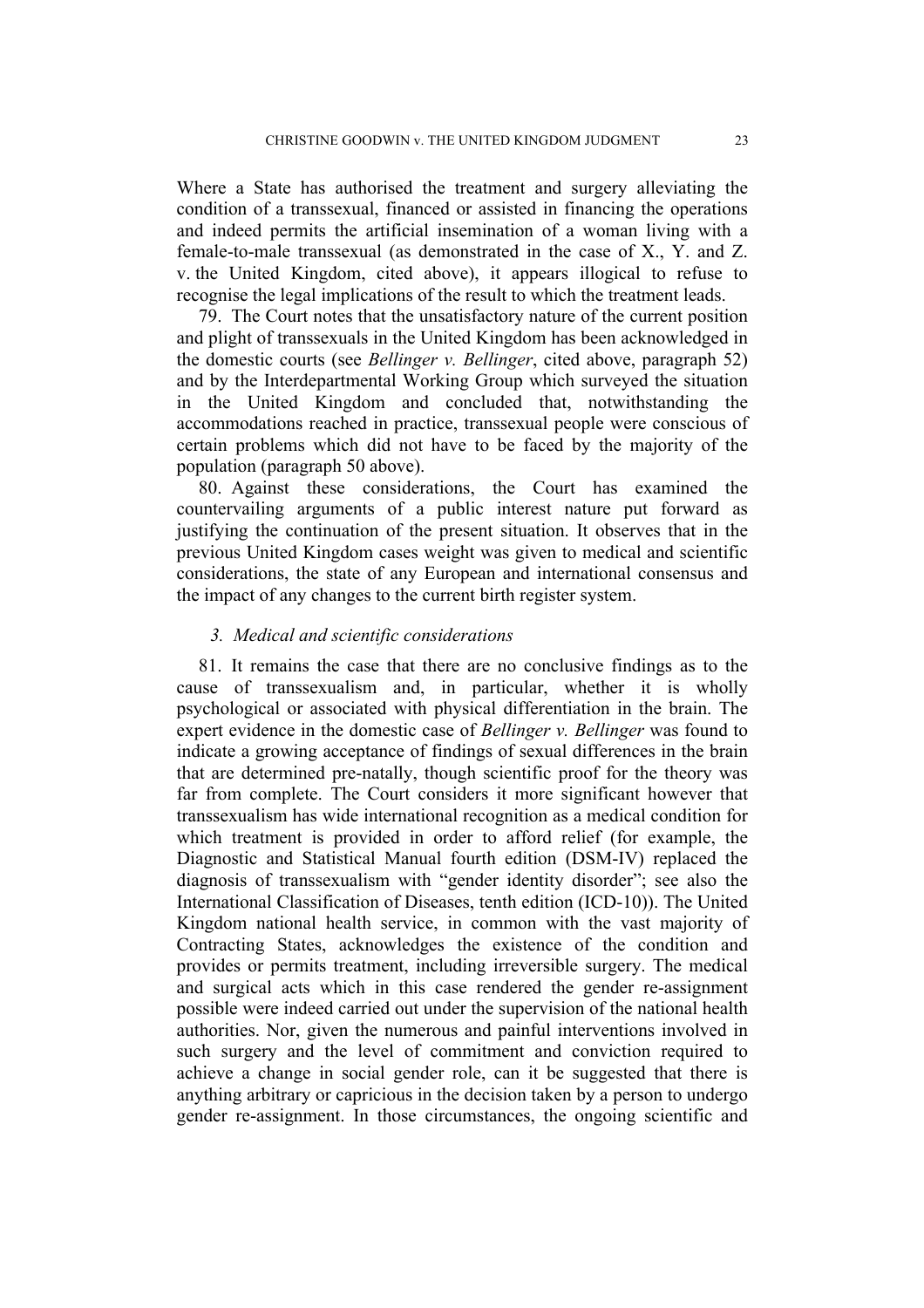medical debate as to the exact causes of the condition is of diminished relevance.

82. While it also remains the case that a transsexual cannot acquire all the biological characteristics of the assigned sex (Sheffield and Horsham, cited above, p. 2028, § 56), the Court notes that with increasingly sophisticated surgery and types of hormonal treatments, the principal unchanging biological aspect of gender identity is the chromosomal element. It is known however that chromosomal anomalies may arise naturally (for example, in cases of intersex conditions where the biological criteria at birth are not congruent) and in those cases, some persons have to be assigned to one sex or the other as seems most appropriate in the circumstances of the individual case. It is not apparent to the Court that the chromosomal element, amongst all the others, must inevitably take on decisive significance for the purposes of legal attribution of gender identity for transsexuals (see the dissenting opinion of Thorpe LJ in *Bellinger v. Bellinger* cited in paragraph 52 above; and the judgment of Chisholm J in the Australian case*, Re Kevin*, cited in paragraph 55 above).

83. The Court is not persuaded therefore that the state of medical science or scientific knowledge provides any determining argument as regards the legal recognition of transsexuals.

### *4. The state of any European and international consensus*

84. Already at the time of the Sheffield and Horsham case, there was an emerging consensus within Contracting States in the Council of Europe on providing legal recognition following gender re-assignment (see § 35 of that judgment). The latest survey submitted by Liberty in the present case shows a continuing international trend towards legal recognition (see paragraphs 55-56 above). In Australia and New Zealand, it appears that the courts are moving away from the biological birth view of sex (as set out in the United Kingdom case of *Corbett v. Corbett*) and taking the view that sex, in the context of a transsexual wishing to marry, should depend on a multitude of factors to be assessed at the time of the marriage.

85. The Court observes that in the case of Rees in 1986 it had noted that little common ground existed between States, some of which did permit change of gender and some of which did not and that generally speaking the law seemed to be in a state of transition (see  $\S$  37). In the later case of Sheffield and Horsham, the Court's judgment laid emphasis on the lack of a common European approach as to how to address the repercussions which the legal recognition of a change of sex may entail for other areas of law such as marriage, filiation, privacy or data protection. While this would appear to remain the case, the lack of such a common approach among forty-three Contracting States with widely diverse legal systems and traditions is hardly surprising. In accordance with the principle of subsidiarity, it is indeed primarily for the Contracting States to decide on the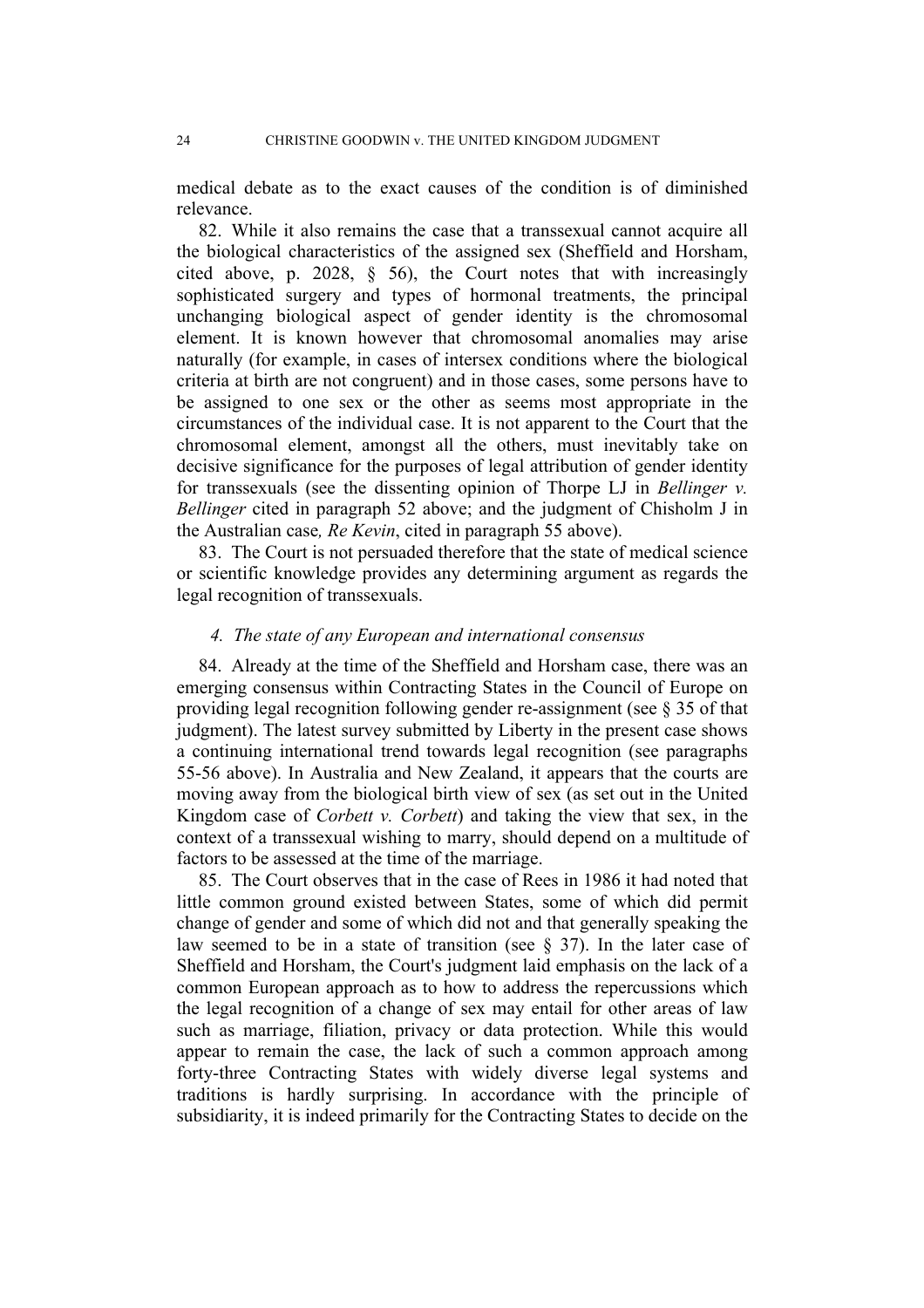measures necessary to secure Convention rights within their jurisdiction and, in resolving within their domestic legal systems the practical problems created by the legal recognition of post-operative gender status, the Contracting States must enjoy a wide margin of appreciation. The Court accordingly attaches less importance to the lack of evidence of a common European approach to the resolution of the legal and practical problems posed, than to the clear and uncontested evidence of a continuing international trend in favour not only of increased social acceptance of transsexuals but of legal recognition of the new sexual identity of postoperative transsexuals.

#### *5. Impact on the birth register system*

86. In the Rees case, the Court allowed that great importance could be placed by the Government on the historical nature of the birth record system. The argument that allowing exceptions to this system would undermine its function weighed heavily in the assessment.

87. It may be noted however that exceptions are already made to the historic basis of the birth register system, namely, in the case of legitimisation or adoptions, where there is a possibility of issuing updated certificates to reflect a change in status after birth. To make a further exception in the case of transsexuals (a category estimated as including some 2,000-5,000 persons in the United Kingdom according to the Interdepartmental Working Group Report, p. 26) would not, in the Court's view, pose the threat of overturning the entire system. Though previous reference has been made to detriment suffered by third parties who might be unable to obtain access to the original entries and to complications occurring in the field of family and succession law (see the Rees judgment, p. 18, § 43), these assertions are framed in general terms and the Court does not find, on the basis of the material before it at this time, that any real prospect of prejudice has been identified as likely to arise if changes were made to the current system.

88. Furthermore, the Court notes that the Government have recently issued proposals for reform which would allow ongoing amendment to civil status data (see paragraph 54). It is not convinced therefore that the need to uphold rigidly the integrity of the historic basis of the birth registration system takes on the same importance in the current climate as it did in 1986.

#### *6. Striking a balance in the present case*

89. The Court has noted above (paragraphs 76-79) the difficulties and anomalies of the applicant's situation as a post-operative transsexual. It must be acknowledged that the level of daily interference suffered by the applicant in B. v. France (judgment of 25 March 1992, Series A no. 232) has not been attained in this case and that on certain points the risk of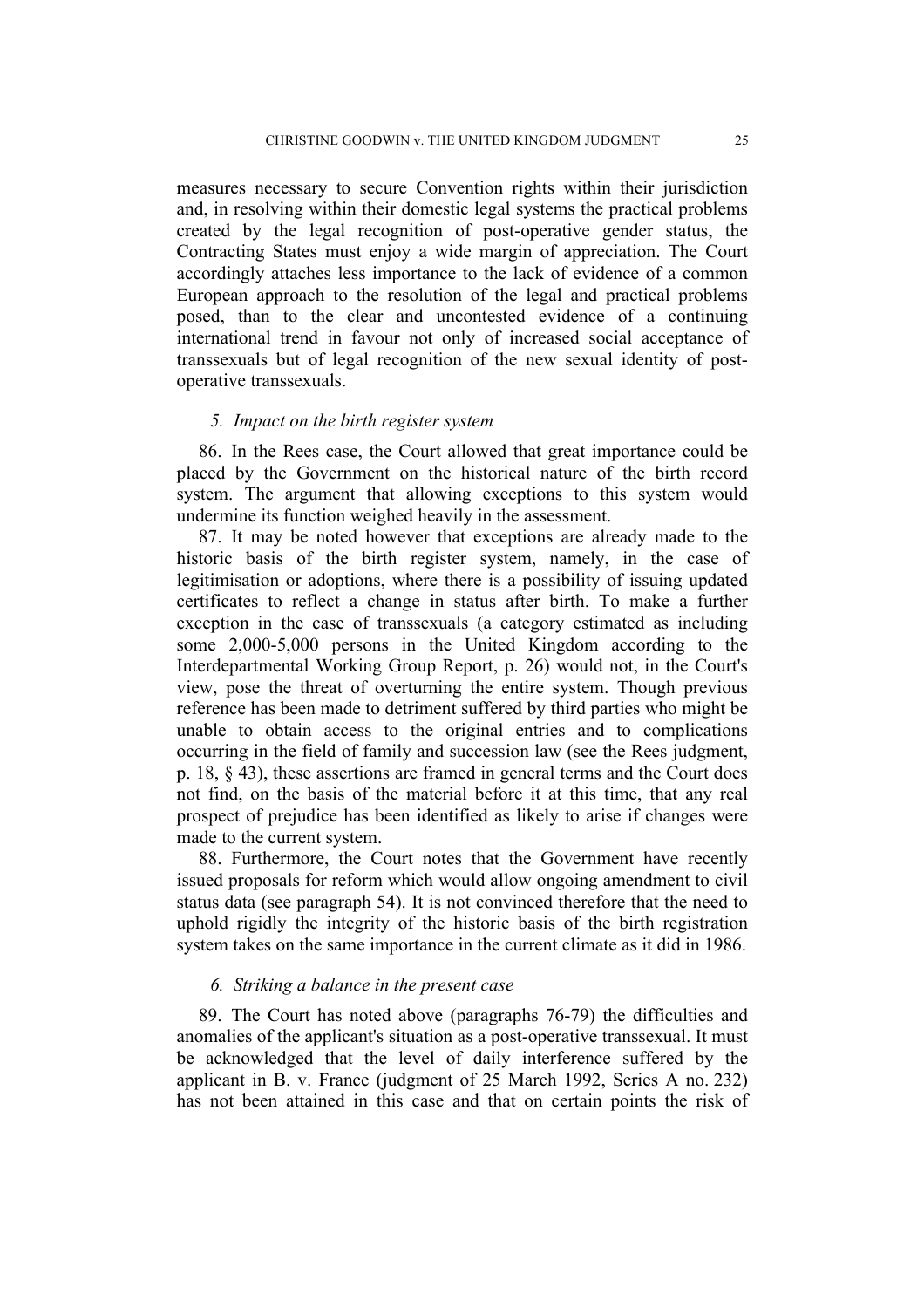difficulties or embarrassment faced by the present applicant may be avoided or minimised by the practices adopted by the authorities.

90. Nonetheless, the very essence of the Convention is respect for human dignity and human freedom. Under Article 8 of the Convention in particular, where the notion of personal autonomy is an important principle underlying the interpretation of its guarantees, protection is given to the personal sphere of each individual, including the right to establish details of their identity as individual human beings (see, *inter alia*, *Pretty v. the United Kingdom*, no. 2346/02, judgment of 29 April 2002, § 62, and *Mikulić v. Croatia,* no. 53176/99, judgment of 7 February 2002, § 53, both to be published in ECHR 2002-...). In the twenty first century the right of transsexuals to personal development and to physical and moral security in the full sense enjoyed by others in society cannot be regarded as a matter of controversy requiring the lapse of time to cast clearer light on the issues involved. In short, the unsatisfactory situation in which post-operative transsexuals live in an intermediate zone as not quite one gender or the other is no longer sustainable. Domestic recognition of this evaluation may be found in the report of the Interdepartmental Working Group and the Court of Appeal's judgment of *Bellinger v. Bellinger* (see paragraphs 50, 52-53).

91. The Court does not underestimate the difficulties posed or the important repercussions which any major change in the system will inevitably have, not only in the field of birth registration, but also in the areas of access to records, family law, affiliation, inheritance, criminal justice, employment, social security and insurance. However, as is made clear by the report of the Interdepartmental Working Group, these problems are far from insuperable, to the extent that the Working Group felt able to propose as one of the options full legal recognition of the new gender, subject to certain criteria and procedures. As Lord Justice Thorpe observed in the *Bellinger* case, any "spectral difficulties", particularly in the field of family law, are both manageable and acceptable if confined to the case of fully achieved and post-operative transsexuals. Nor is the Court convinced by arguments that allowing the applicant to fall under the rules applicable to women, which would also change the date of eligibility for her state pension, would cause any injustice to others in the national insurance and state pension systems as alleged by the Government. No concrete or substantial hardship or detriment to the public interest has indeed been demonstrated as likely to flow from any change to the status of transsexuals and, as regards other possible consequences, the Court considers that society may reasonably be expected to tolerate a certain inconvenience to enable individuals to live in dignity and worth in accordance with the sexual identity chosen by them at great personal cost.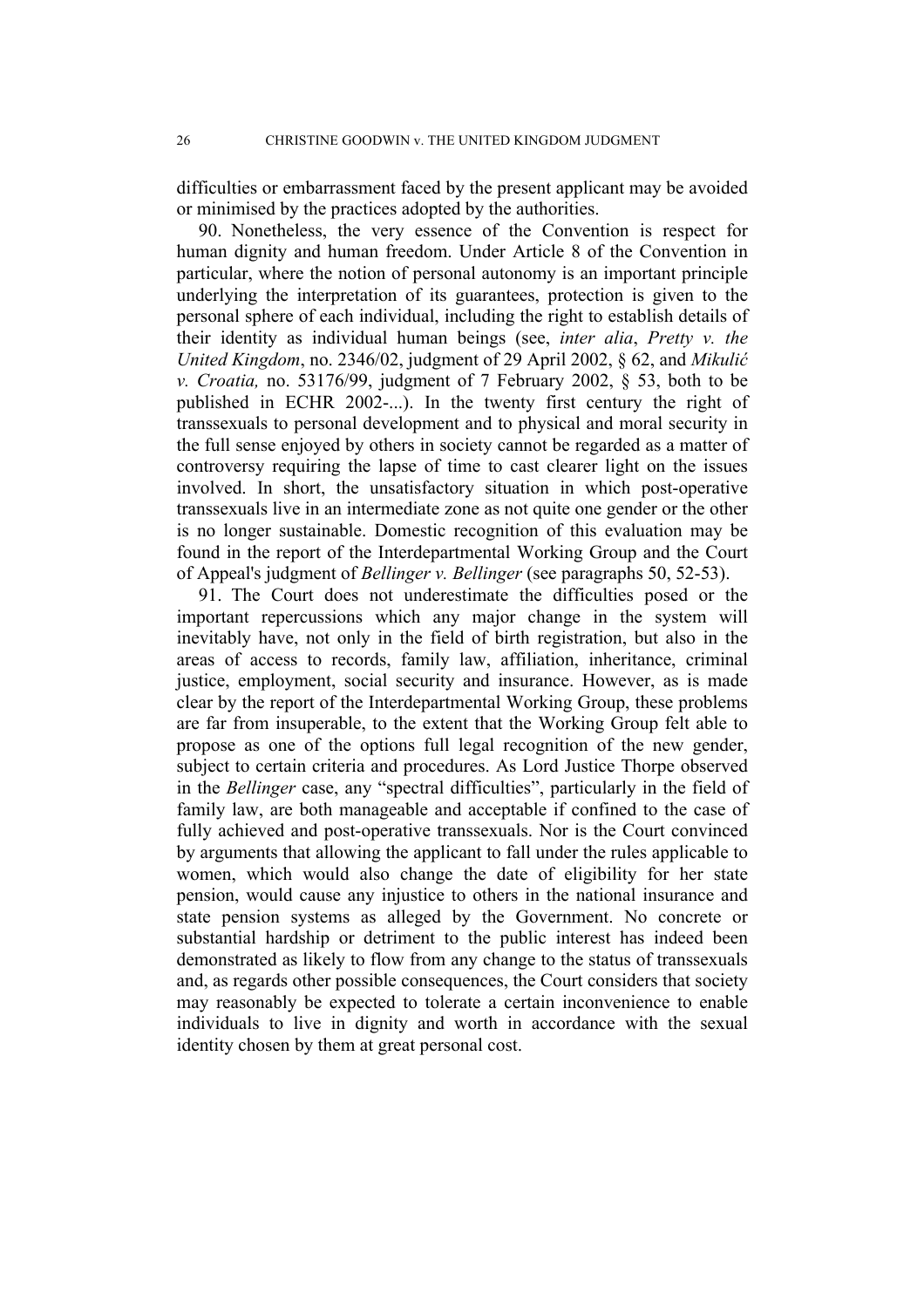92. In the previous cases from the United Kingdom, this Court has since 1986 emphasised the importance of keeping the need for appropriate legal measures under review having regard to scientific and societal developments (see references at paragraph 73). Most recently in the Sheffield and Horsham case in 1998, it observed that the respondent State had not yet taken any steps to do so despite an increase in the social acceptance of the phenomenon of transsexualism and a growing recognition of the problems with which transsexuals are confronted (cited above, paragraph 60). Even though it found no violation in that case, the need to keep this area under review was expressly re-iterated. Since then, a report has been issued in April 2000 by the Interdepartmental Working Group which set out a survey of the current position of transsexuals in *inter alia* criminal law, family and employment matters and identified various options for reform. Nothing has effectively been done to further these proposals and in July 2001 the Court of Appeal noted that there were no plans to do so (see paragraphs 52-53). It may be observed that the only legislative reform of note, applying certain non-discrimination provisions to transsexuals, flowed from a decision of the European Court of Justice of 30 April 1996 which held that discrimination based on a change of gender was equivalent to discrimination on grounds of sex (see paragraphs 43-45 above).

93. Having regard to the above considerations, the Court finds that the respondent Government can no longer claim that the matter falls within their margin of appreciation, save as regards the appropriate means of achieving recognition of the right protected under the Convention. Since there are no significant factors of public interest to weigh against the interest of this individual applicant in obtaining legal recognition of her gender reassignment, it reaches the conclusion that the fair balance that is inherent in the Convention now tilts decisively in favour of the applicant. There has, accordingly, been a failure to respect her right to private life in breach of Article 8 of the Convention.

#### II. ALLEGED VIOLATION OF ARTICLE 12 OF THE CONVENTION

94. The applicant also claimed a violation of Article 12 of the Convention, which provides as follows:

"Men and women of marriageable age have the right to marry and to found a family, according to the national laws governing the exercise of this right."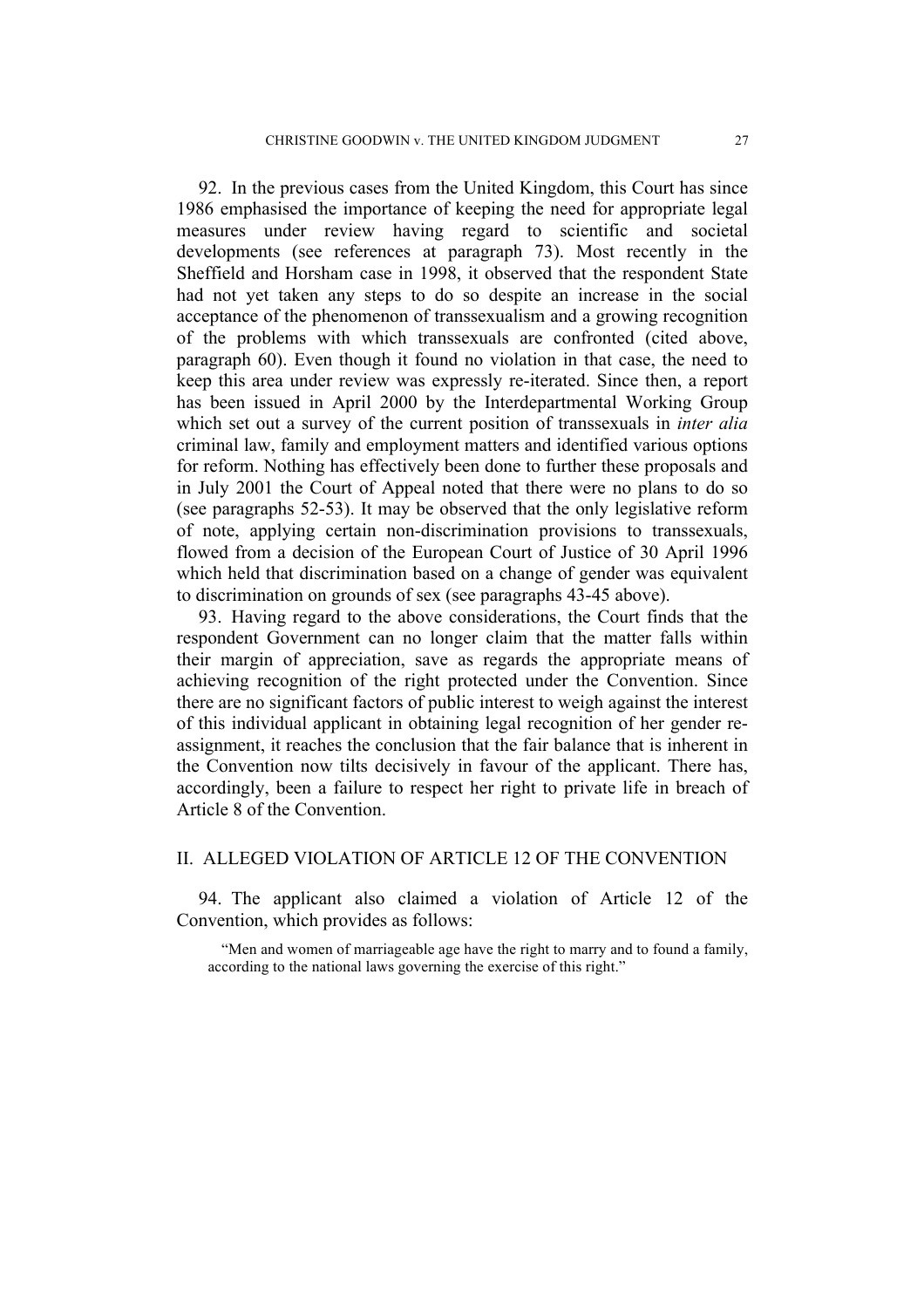## **A. Arguments of the parties**

### *1. The applicant*

95. The applicant complained that although she currently enjoyed a full physical relationship with a man, she and her partner could not marry because the law treated her as a man. She argued that the *Corbett v. Corbett* definition of a person's sex for the purpose of marriage had been shown no longer to be sufficient in the recent case of *Bellinger v. Bellinger* and that even if a reliance on biological criteria remained acceptable, it was a breach of Article 12 to use only some of those criteria for determining a person's sex and excluding those who failed to fulfil those elements.

# *2. The Government*

96. The Government referred to the Court's previous case-law (the above-cited Rees, Cossey and Sheffield and Horsham judgments) and maintained that neither Article 12 nor Article 8 of the Convention required a State to permit a transsexual to marry a person of his or her original sex. They also pointed out that the domestic law approach had been recently reviewed and upheld by the Court of Appeal in *Bellinger v. Bellinger*, the matter now pending before the House of Lords. In their view, if any change in this important or sensitive area were to be made, it should come from the United Kingdom's own courts acting within the margin of appreciation which this Court has always afforded. They also referred to the fact that any change brought the possibility of unwanted consequences, submitting that legal recognition would potentially invalidate existing marriages and leave transsexuals and their partners in same-sex marriages. They emphasised the importance of proper and careful review of any changes in this area and the need for transitional provisions.

#### **B. The Court's assessment**

97. The Court recalls that in the cases of Rees, Cossey and Sheffield and Horsham the inability of the transsexuals in those cases to marry a person of the sex opposite to their re-assigned gender was not found in breach of Article 12 of the Convention. These findings were based variously on the reasoning that the right to marry referred to traditional marriage between persons of opposite biological sex (the Rees judgment, p. 19, § 49), the view that continued adoption of biological criteria in domestic law for determining a person's sex for the purpose of marriage was encompassed within the power of Contracting States to regulate by national law the exercise of the right to marry and the conclusion that national laws in that respect could not be regarded as restricting or reducing the right of a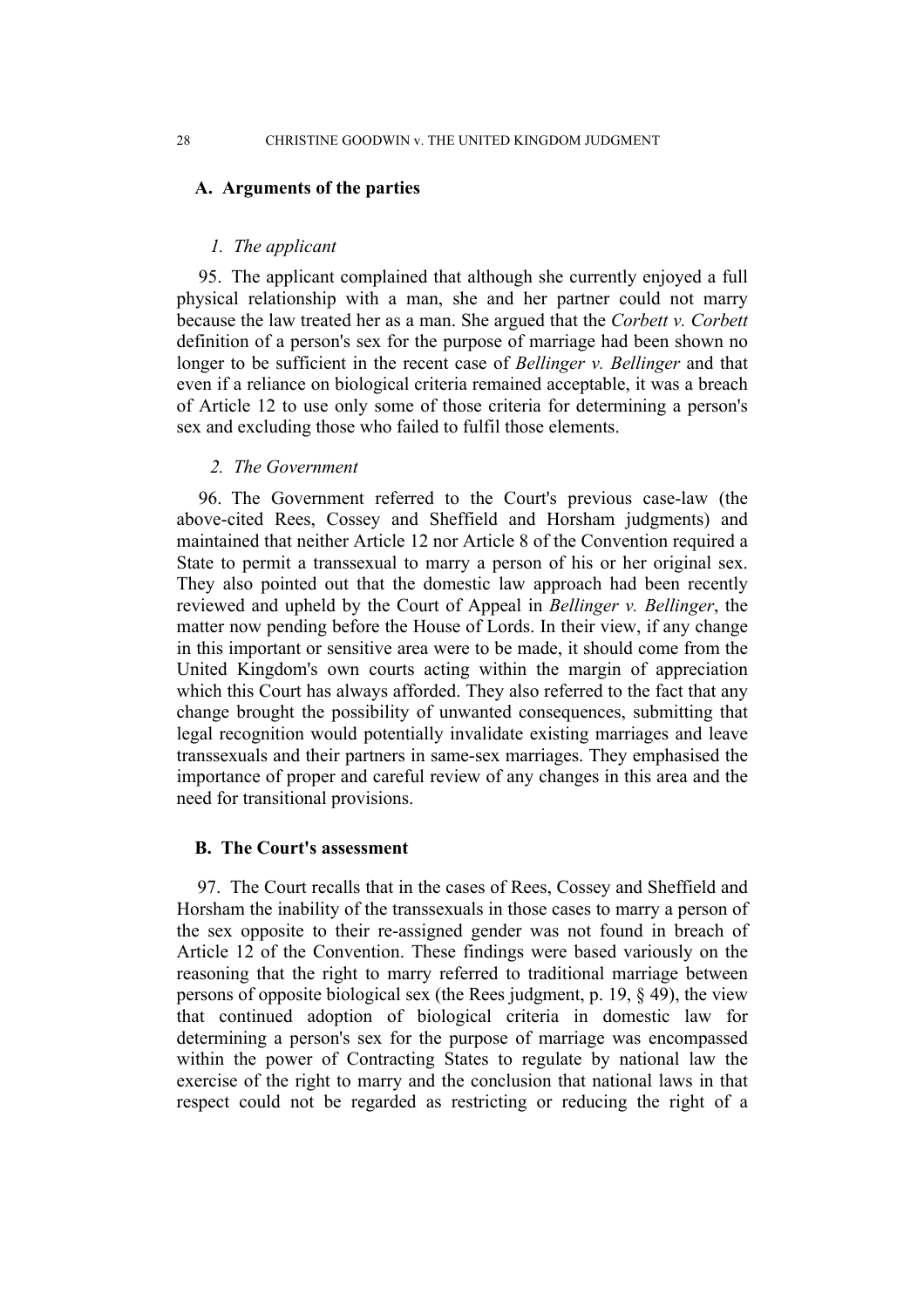transsexual to marry in such a way or to such an extent that the very essence of the right was impaired (the Cossey judgment, p. 18, §§ 44-46, the Sheffield and Horsham judgment, p. 2030, §§ 66-67). Reference was also made to the wording of Article 12 as protecting marriage as the basis of the family (Rees, *loc. cit*.).

98. Reviewing the situation in 2002, the Court observes that Article 12 secures the fundamental right of a man and woman to marry and to found a family. The second aspect is not however a condition of the first and the inability of any couple to conceive or parent a child cannot be regarded as *per se* removing their right to enjoy the first limb of this provision.

99. The exercise of the right to marry gives rise to social, personal and legal consequences. It is subject to the national laws of the Contracting States but the limitations thereby introduced must not restrict or reduce the right in such a way or to such an extent that the very essence of the right is impaired (see the Rees judgment, p. 19, § 50; the F. v. Switzerland judgment of 18 December 1987, Series A no. 128, § 32).

100. It is true that the first sentence refers in express terms to the right of a man and woman to marry. The Court is not persuaded that at the date of this case it can still be assumed that these terms must refer to a determination of gender by purely biological criteria (as held by Ormrod J. in the case of *Corbett v. Corbett*, paragraph 21 above). There have been major social changes in the institution of marriage since the adoption of the Convention as well as dramatic changes brought about by developments in medicine and science in the field of transsexuality. The Court has found above, under Article 8 of the Convention, that a test of congruent biological factors can no longer be decisive in denying legal recognition to the change of gender of a post-operative transsexual. There are other important factors – the acceptance of the condition of gender identity disorder by the medical professions and health authorities within Contracting States, the provision of treatment including surgery to assimilate the individual as closely as possible to the gender in which they perceive that they properly belong and the assumption by the transsexual of the social role of the assigned gender. The Court would also note that Article 9 of the recently adopted Charter of Fundamental Rights of the European Union departs, no doubt deliberately, from the wording of Article 12 of the Convention in removing the reference to men and women (see paragraph 58 above).

101. The right under Article 8 to respect for private life does not however subsume all the issues under Article 12, where conditions imposed by national laws are accorded a specific mention. The Court has therefore considered whether the allocation of sex in national law to that registered at birth is a limitation impairing the very essence of the right to marry in this case. In that regard, it finds that it is artificial to assert that post-operative transsexuals have not been deprived of the right to marry as, according to law, they remain able to marry a person of their former opposite sex. The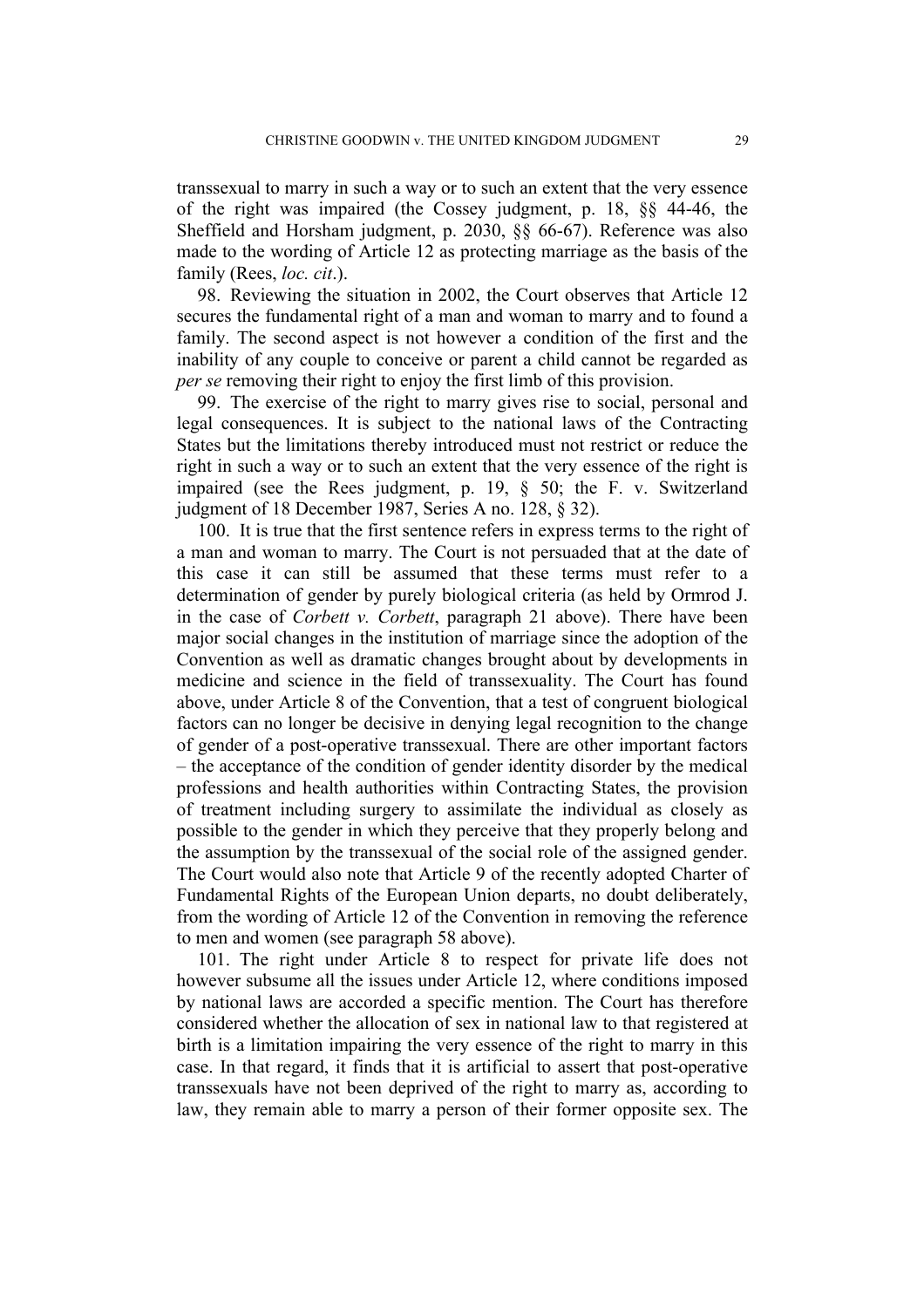applicant in this case lives as a woman, is in a relationship with a man and would only wish to marry a man. She has no possibility of doing so. In the Court's view, she may therefore claim that the very essence of her right to marry has been infringed.

102. The Court has not identified any other reason which would prevent it from reaching this conclusion. The Government have argued that in this sensitive area eligibility for marriage under national law should be left to the domestic courts within the State's margin of appreciation, adverting to the potential impact on already existing marriages in which a transsexual is a partner. It appears however from the opinions of the majority of the Court of Appeal judgment in *Bellinger v. Bellinger* that the domestic courts tend to the view that the matter is best handled by the legislature, while the Government have no present intention to introduce legislation (see paragraphs 52-53).

103. It may be noted from the materials submitted by Liberty that though there is widespread acceptance of the marriage of transsexuals, fewer countries permit the marriage of transsexuals in their assigned gender than recognise the change of gender itself. The Court is not persuaded however that this supports an argument for leaving the matter entirely to the Contracting States as being within their margin of appreciation. This would be tantamount to finding that the range of options open to a Contracting State included an effective bar on any exercise of the right to marry. The margin of appreciation cannot extend so far. While it is for the Contracting State to determine *inter alia* the conditions under which a person claiming legal recognition as a transsexual establishes that gender re-assignment has been properly effected or under which past marriages cease to be valid and the formalities applicable to future marriages (including, for example, the information to be furnished to intended spouses), the Court finds no justification for barring the transsexual from enjoying the right to marry under any circumstances.

104. The Court concludes that there has been a breach of Article 12 of the Convention in the present case.

# III. ALLEGED VIOLATION OF ARTICLE 14 OF THE CONVENTION

105. The applicant also claimed a violation of Article 14 of the Convention, which provides as follows:

"The enjoyment of the rights and freedoms set forth in this Convention shall be secured without discrimination on any ground such as sex, race, colour, language, religion, political or other opinion, national or social origin, association with a national minority, property, birth or other status."

106. The applicant complained that the lack of legal recognition of her changed gender was the cause of numerous discriminatory experiences and prejudices. She referred in particular to the fact that she could not claim her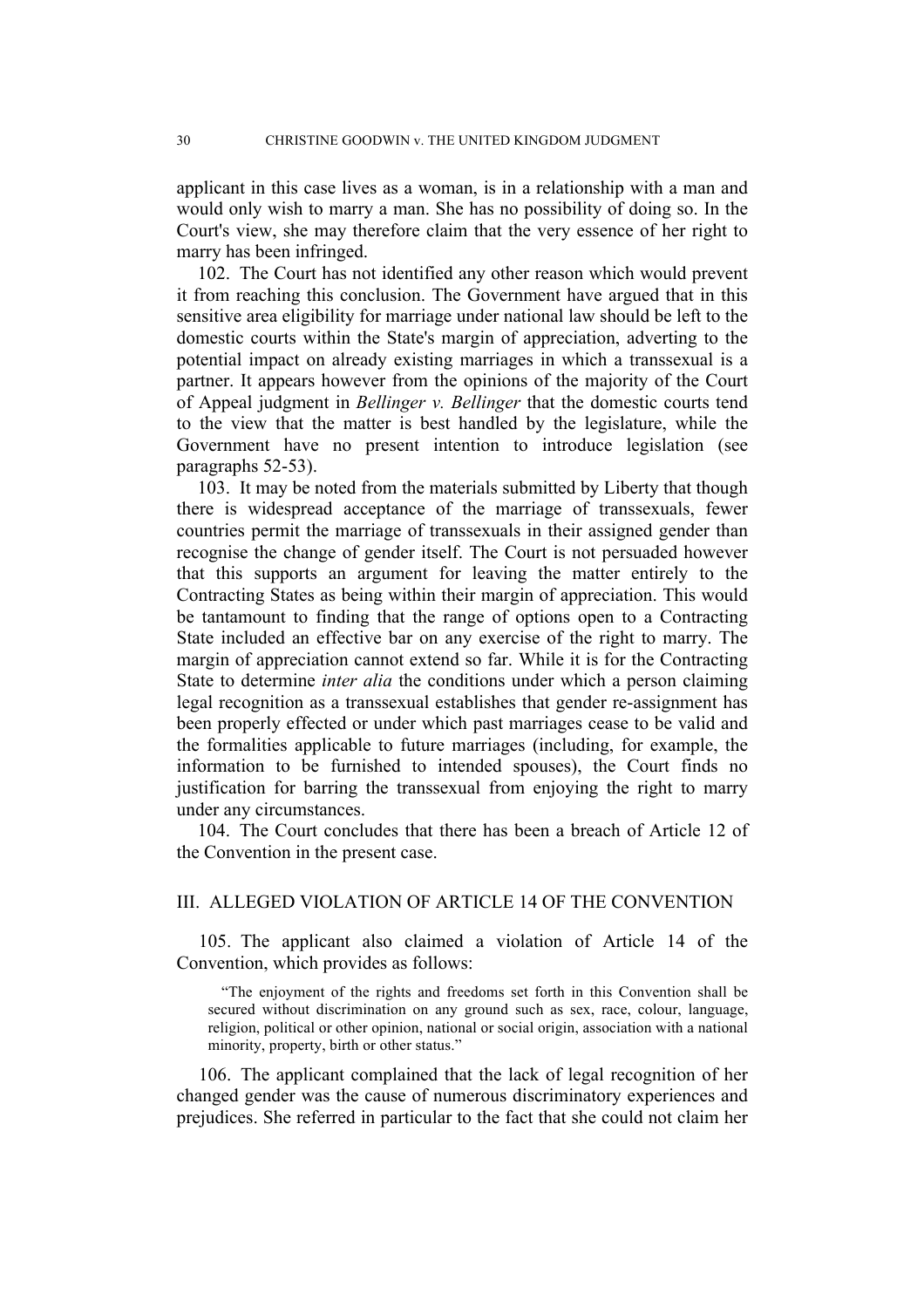State pension until she was 65 and to the fact that she could not claim a "freedom pass" to give her free travel in London, a privilege which women were allowed to enjoy from the age 60 and men from the age of 65.

107. The Government submitted that no issues arose which were different from those addressed under Article 8 of the Convention and that the complaints failed to disclose any discrimination contrary to the above provision.

108. The Court considers that the lack of legal recognition of the change of gender of a post-operative transsexual lies at the heart of the applicant's complaints under Article 14 of the Convention. These issues have been examined under Article 8 and resulted in the finding of a violation of that provision. In the circumstances, the Court considers that no separate issue arises under Article 14 of the Convention and makes no separate finding.

# IV. ALLEGED VIOLATION OF ARTICLE 13 OF THE CONVENTION

109. The applicant claimed a violation of Article 13 of the Convention, which provides as follows:

"Everyone whose rights and freedoms as set forth in this Convention are violated shall have an effective remedy before a national authority notwithstanding that the violation has been committed by persons acting in an official capacity."

110. The applicant complained that she had no effective remedy available to her in respect of the matters complained of above.

111. The Government submitted that no arguable breach of any Convention right arose to engage the right to a remedy under Article 13. In any event, since 2 October 2000 when the Human Rights Act 1998 came into force, the Convention rights could be relied on in national courts and the applicant would now have a remedy in a national court for any breach of a Convention right.

112. The Court reiterates that Article 13 of the Convention guarantees the availability at the national level of a remedy to enforce the substance of the Convention rights and freedoms in whatever form they might happen to be secured in the domestic legal order. Its effect is to require the provision of a domestic remedy to deal with the substance of an "arguable complaint" under the Convention and to grant appropriate relief (see, amongst other authorities, the Aksoy v. Turkey judgment of 25 September 1996, *Reports* 1996-VI, p. 2286, § 95).

113. Having found above that there have been violations of Articles 8 and 12 of the Convention, the applicant's complaints in this regard are without doubt arguable for the purposes of Article 13 of the Convention. The case-law of the Convention institutions indicates, however, that Article 13 cannot be interpreted as requiring a remedy against the state of domestic law, as otherwise the Court would be imposing on Contracting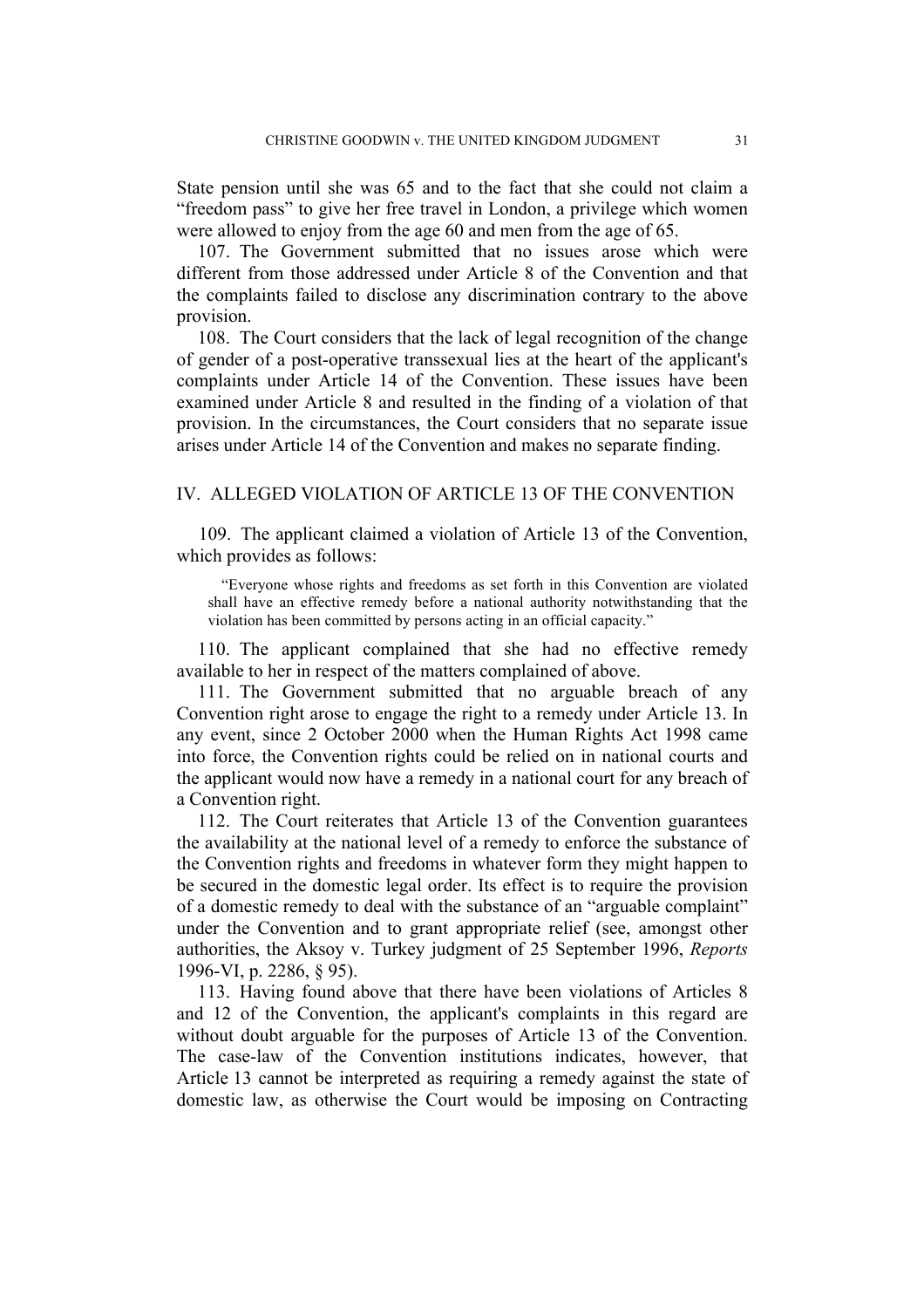States a requirement to incorporate the Convention (see the James and Others v. the United Kingdom judgment of 21 February 1986, Series A no. 98, p. 48, § 86). Insofar therefore as no remedy existed in domestic law prior to 2 October 2000 when the Human Rights Act 1998 took effect, the applicant's complaints fall foul of this principle. Following that date, it would have been possible for the applicant to raise her complaints before the domestic courts, which would have had a range of possible redress available to them.

114. The Court finds in the circumstances no breach of Article 13 of the Convention in the present case.

# V. APPLICATION OF ARTICLE 41 OF THE CONVENTION

#### 115. Article 41 of the Convention provides:

"If the Court finds that there has been a violation of the Convention or the Protocols thereto, and if the internal law of the High Contracting Party concerned allows only partial reparation to be made, the Court shall, if necessary, afford just satisfaction to the injured party."

### **A. Damage**

116. The applicant claimed pecuniary damage of a total of 38,200 pounds sterling (GBP). This represented a sum of GBP 31,200 in respect of the pension which she had been unable to claim at age 60 and GBP 7,000 as the estimated value of the pensioner's bus pass which she had not been eligible to obtain. The applicant also claimed for non-pecuniary damage the sum of GBP 40,000 in respect of distress, anxiety and humiliation.

117. The Government submitted that were the Court to find any breach of the Convention this finding would of itself be sufficient just satisfaction for the purposes of Article 41 of the Convention.

118. The Court recalls that there must be a clear causal connection between the pecuniary damage claimed by the applicant and the violation of the Convention and that this may, in the appropriate case, include compensation in respect of loss of earnings or other sources of income (see, amongst other authorities, the Barberà, Messegué and Jabardo v. Spain judgment of 13 June 1994 (Article 50), Series A no. 285-C, pp. 57-58, §§ 16-20; the *Cakıcı v. Turkey* judgment of 8 July 1999, *Reports* 1999-IV, § 127).

119. The Court observes that the applicant was unable to retire at age 60 as other female employees were entitled and to obtain a state pension or to claim a bus pass for free travel. The degree of financial detriment suffered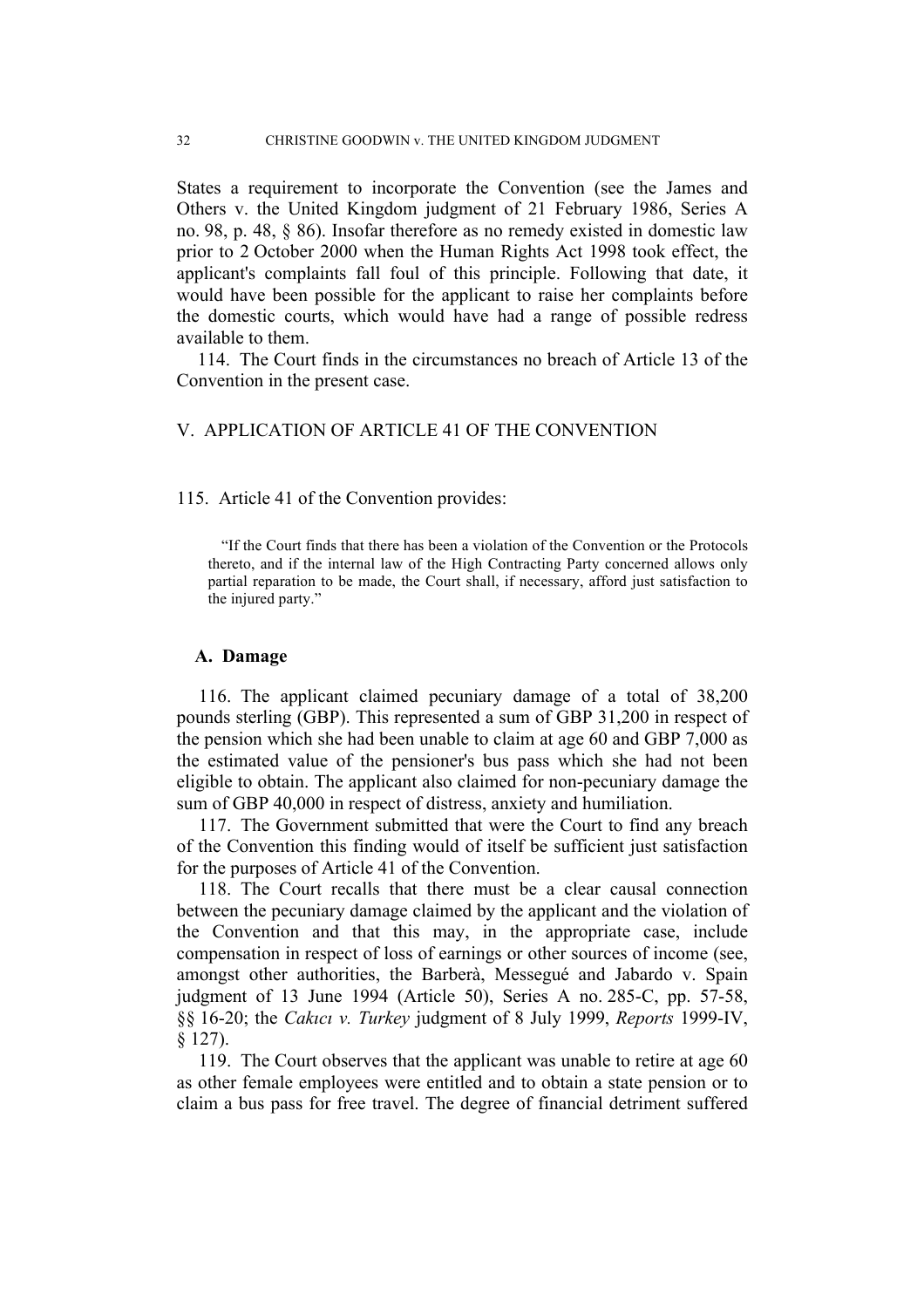as a result, if any, is not clear-cut however as the applicant, though perhaps not by choice, continued to work and to enjoy a salary as a result. While it has adverted above to the difficulties and stresses of the applicant's position as a post-operative transsexual, it would note that over the period until 1998 similar issues were found to fall within the United Kingdom's margin of appreciation and that no breach arose.

120. The Court has found that the situation, as it has evolved, no longer falls within the United Kingdom's margin of appreciation. It will be for the United Kingdom Government in due course to implement such measures as it considers appropriate to fulfil its obligations to secure the applicant's, and other transsexuals', right to respect for private life and right to marry in compliance with this judgment. While there is no doubt that the applicant has suffered distress and anxiety in the past, it is the lack of legal recognition of the gender re-assignment of post-operative transsexuals which lies at the heart of the complaints in this application, the latest in a succession of cases by other applicants raising the same issues. The Court does not find it appropriate therefore to make an award to this particular applicant. The finding of violation, with the consequences which will ensue for the future, may in these circumstances be regarded as constituting just satisfaction.

#### **B. Costs and expenses**

121. The applicant claims for legal costs and expenses GBP 17,000 for solicitors' fees and GBP 24,550 for the fees of senior and junior counsel. Costs of travel to the Court hearing, together with accommodation and other related expenses were claimed in the sum of GBP 2,822. This made a total of GBP 44,372.

122. The Government submitted that the sum appeared excessive in comparison to other cases from the United Kingdom and in particular as regarded the amount of GBP 39,000 claimed in respect of the relatively recent period during which the applicant's current solicitors have been instructed which would only relate to the consolidated observations and the hearing before the Court.

123. The Court finds that the sums claimed by the applicant for legal costs and expenses, for which no detail has been provided by way of hours of work and fee rates, are high having regard to the level of complexity of, and procedures adopted in, this case. Having regard to the sums granted in other United Kingdom cases and taking into account the sums of legal aid paid by the Council of Europe, the Court awards for this head 39,000 euros (EUR), together with any value-added tax that may be payable. The award is made in euros, to be converted into pounds sterling at the date of settlement, as the Court finds it appropriate that henceforth all just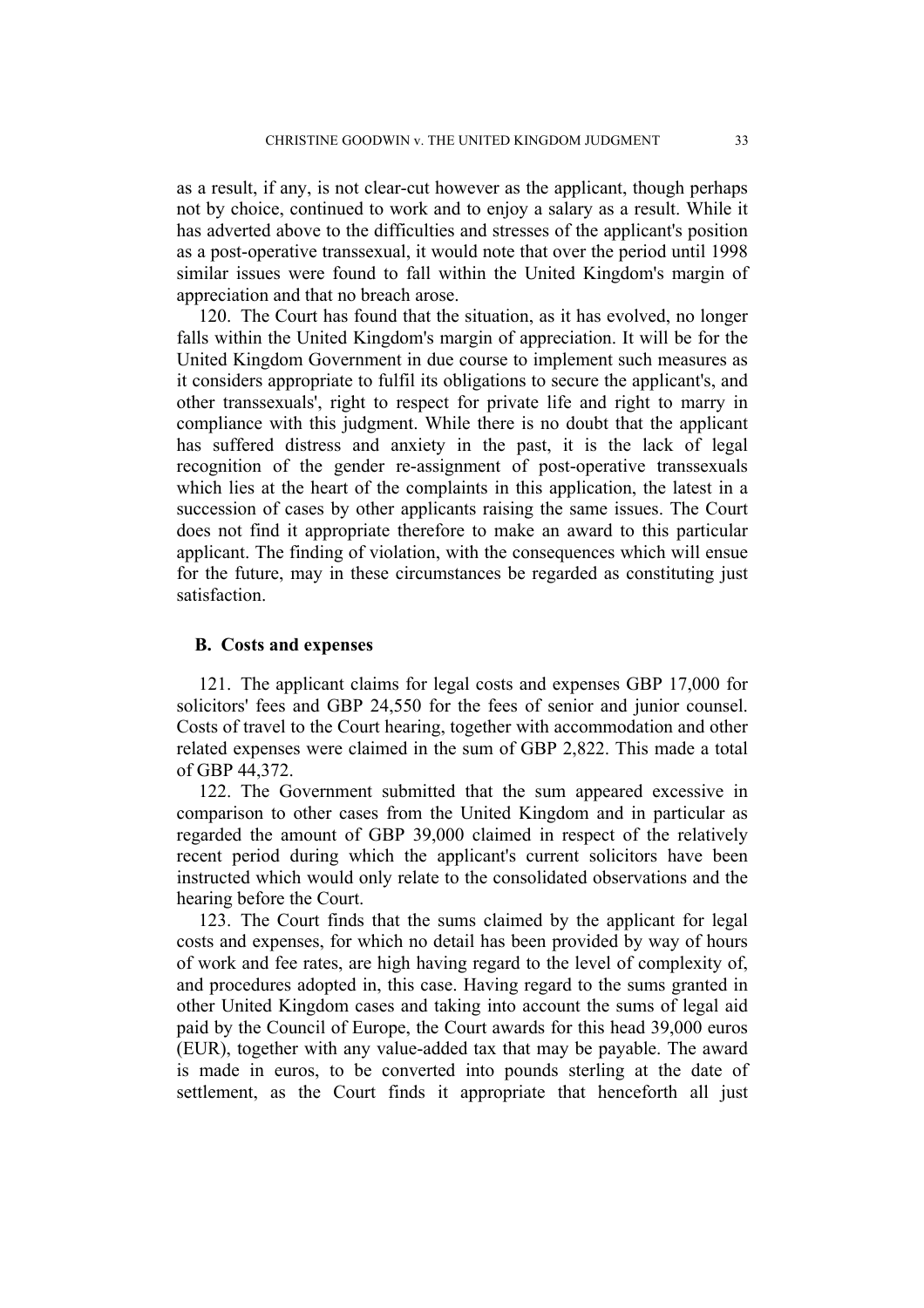satisfaction awards made under Article 41 of the Convention should in principle be based on the euro as the reference currency.

# **C. Default interest**

124. As the award is expressed in euros to be converted into the national currency at the date of settlement, the Court considers that the default interest rate should also reflect the choice of the euro as the reference currency. It considers it appropriate to take as the general rule that the rate of the default interest to be paid on outstanding amounts expressed in euro should be based on the marginal lending rate of the European Central Bank to which should be added three percentage points.

# FOR THESE REASONS, THE COURT

- 1. *Holds* unanimously that there has been a violation of Article 8 of the Convention;
- 2. *Holds* unanimously that there has been a violation of Article 12 of the Convention;
- 3. *Holds* unanimously that no separate issue arises under Article 14 the Convention;
- 4. *Holds* unanimously that there has been no violation of Article 13 of the Convention;
- 5. *Holds* unanimously that the finding of violation constitutes in itself sufficient just satisfaction for the non-pecuniary damage sustained by the applicant;
- 6. *Holds* unanimously that the respondent State is to pay the applicant, within three months, EUR 39,000 (thirty nine thousand euros) in respect of costs and expenses, together with any value-added tax that may be chargeable, to be converted into pounds sterling at the date of settlement;
- 7. *Holds* by fifteen votes to two that simple interest at a rate equal to the marginal lending rate of the European Central Bank plus three percentage points shall be payable from the expiry of the abovementioned three months until settlement;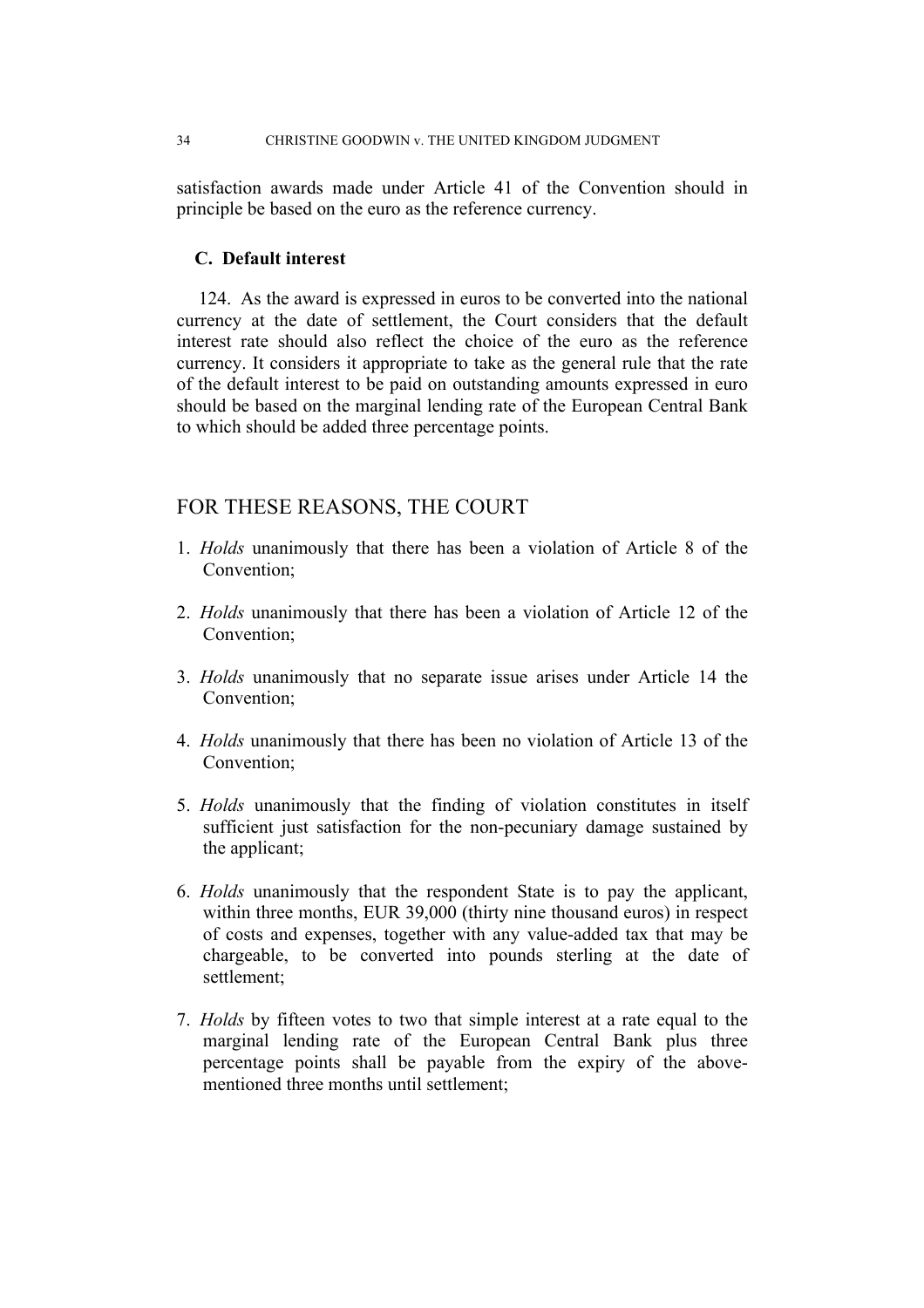8. *Dismisses* unanimously the remainder of the applicant's claim for just satisfaction.

Done in English and in French, and delivered at a public hearing in the Human Rights Building, Strasbourg, on 11 July 2002.

> Luzius WILDHABER President

Paul MAHONEY Registrar

In accordance with Article 45 § 2 of the Convention and Rule 74 § 2 of the Rules of Court, the following separate opinions are annexed to this judgment:

- (a) concurring opinion of Mr Fischbach;
- (b) partly dissenting opinion of Mr Türmen;
- (c) partly dissenting opinion of Mrs Greve.

L.W. P.J.M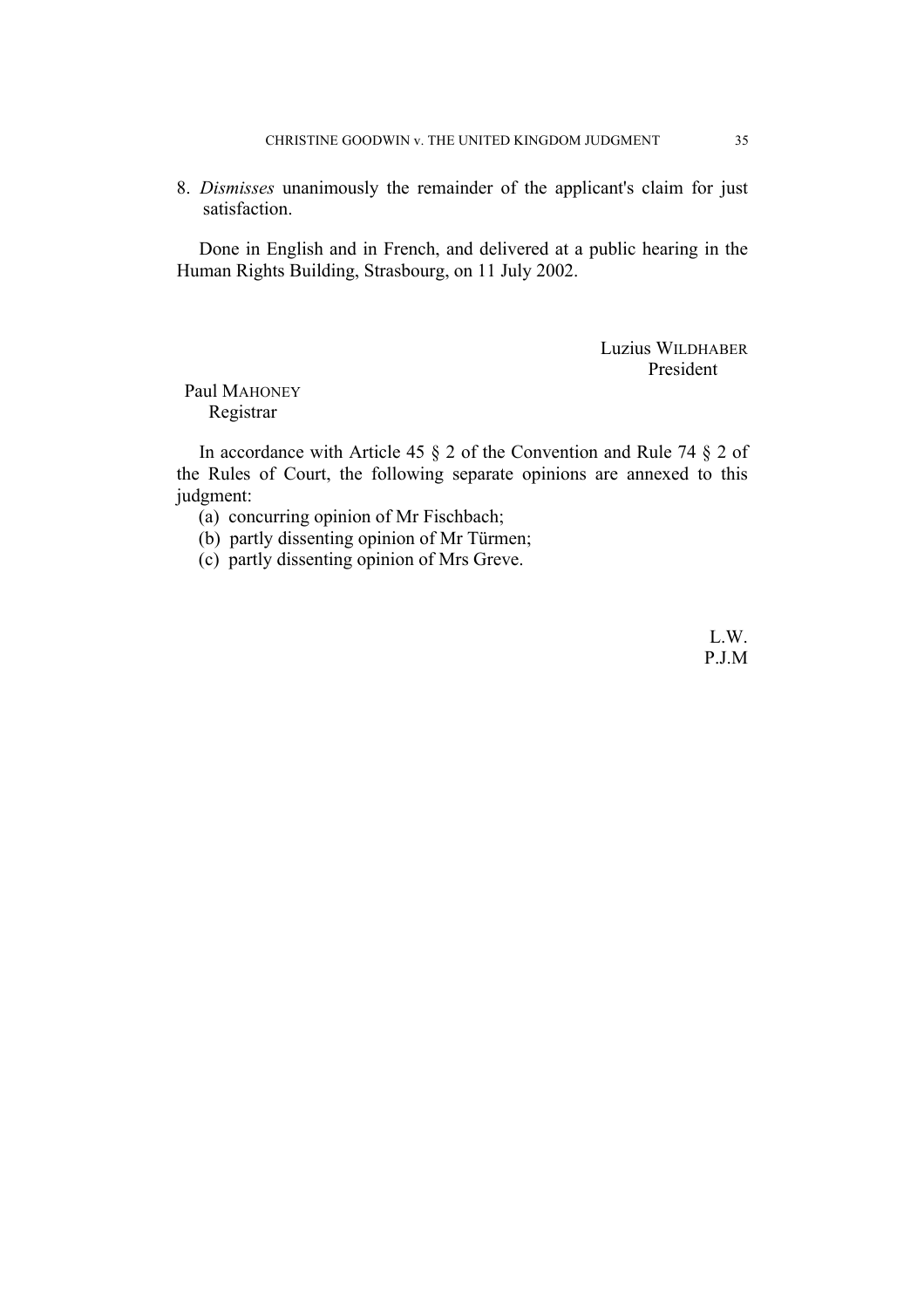# CONCURRING OPINION OF JUDGE FISCHBACH

Even though I voted with the majority of the Court as concerns point 7 of the operative part of the judgment, I would have preferred a fixed rate of default interest to have been set.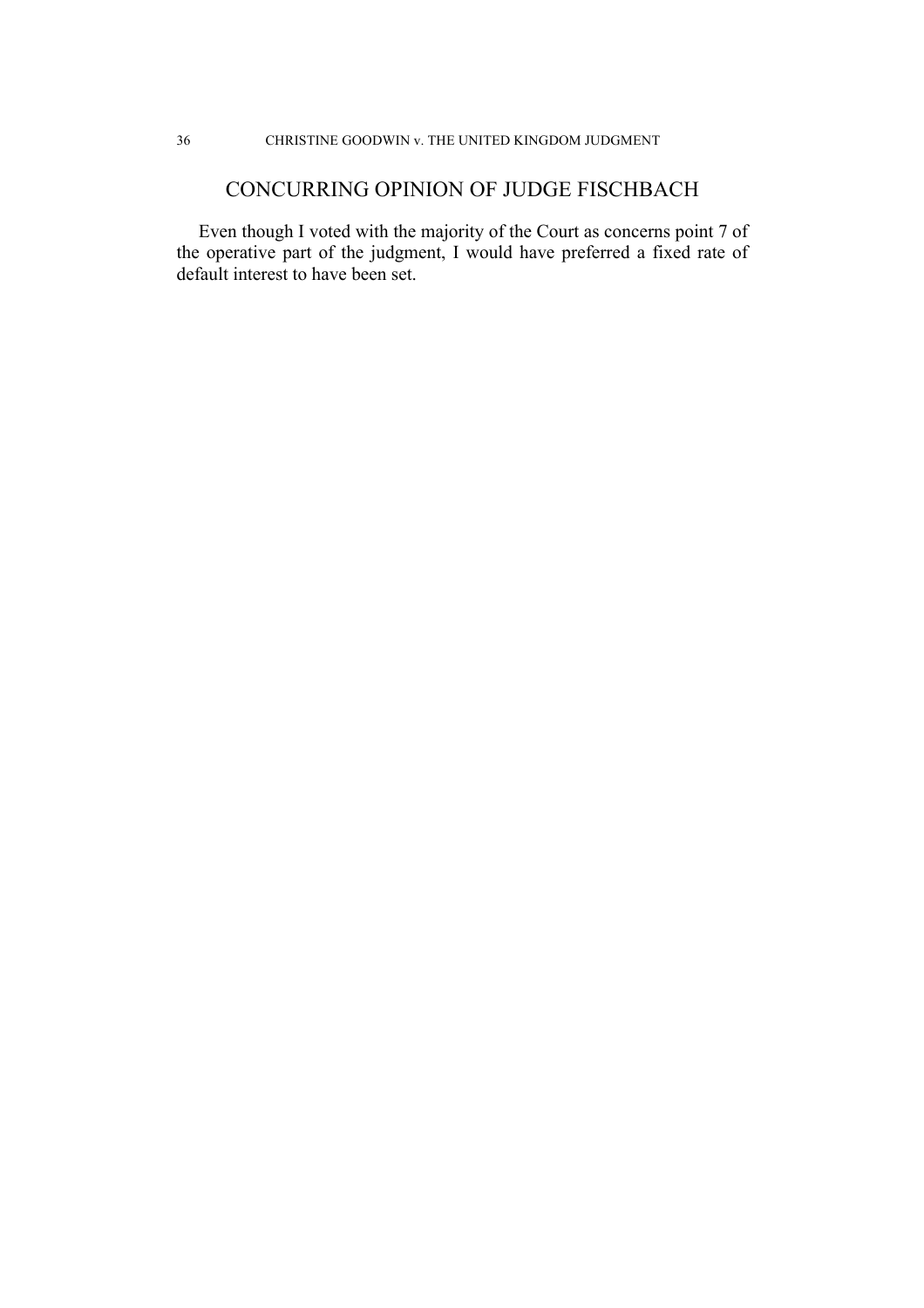# PARTLY DISSENTING OPINION OF JUDGE TÜRMEN

As concerns default interest, I would have preferred, at point 7 of the operative part of the judgment, for a fixed rate to have been set.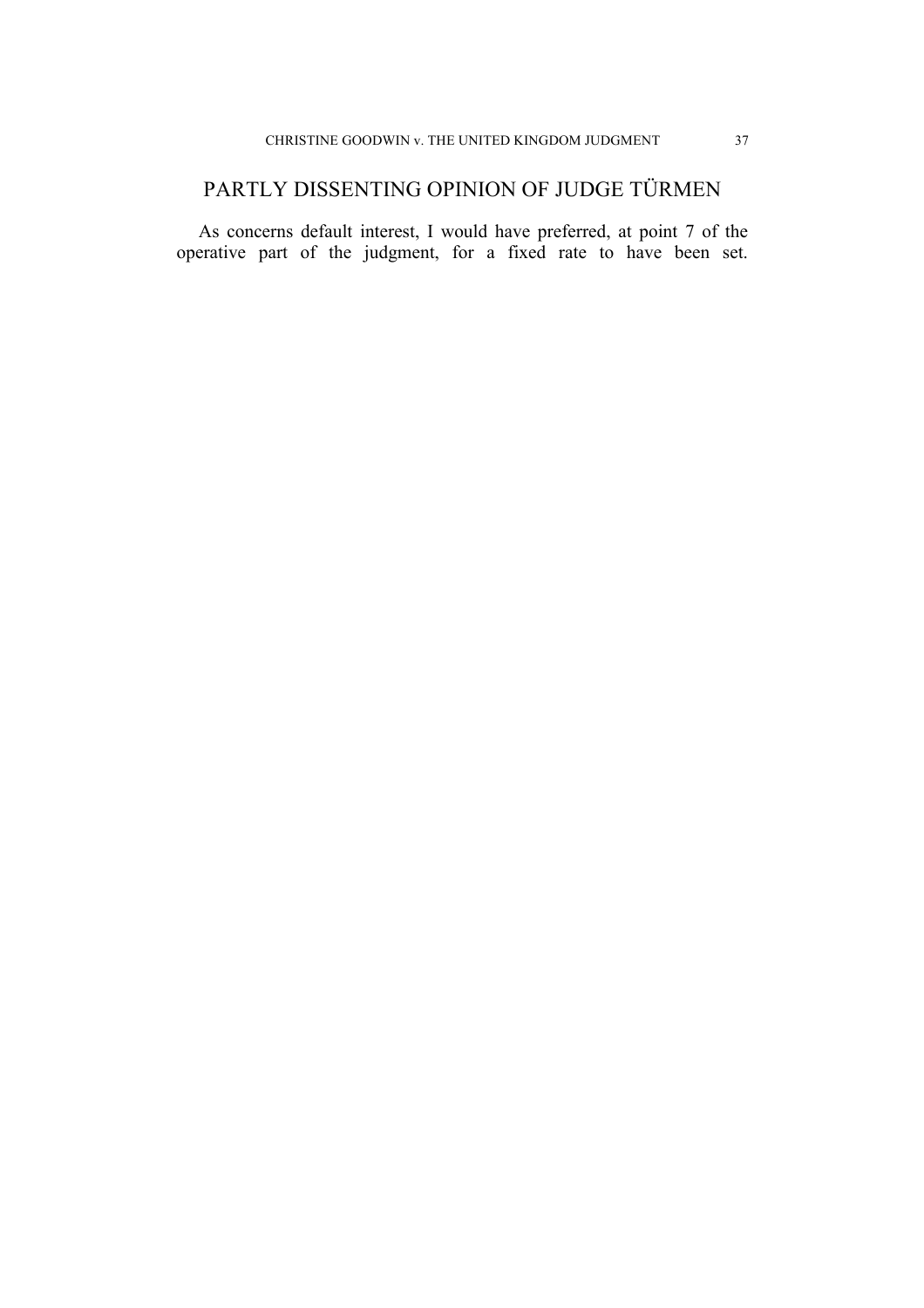# PARTLY DISSENTING OPINION OF JUDGE GREVE

In the present case I do not share the views of the majority of my colleagues concerning the default interest to be paid.

There is agreement among the judges that the euro is *a suitable reference currency* for all awards under Article 41. The Court wants such *awards paid promptly*, and the default interest rate is intended to be an incentive for prompt payment *without* it having a *punitive character*. So far I fully agree.

Under the Court's new policy awards are made in the euro to be converted into national currencies at the day of settlement. This means that in the present case the applicant will suffer a loss in the value of her award if her national currency, the pound sterling, continues to gain strength vis-àvis the euro. Conversion into national currency first at the day of settlement in contradistinction to a conversion at the day of the judgement will favour applicants from the euro countries and applicants that have national currencies on a par with the euro, or weaker. All other applicants will suffer a loss under the changed policy. This, in my opinion, conflicts with the provisions of Article 14 in combination with Article 41. Moreover, it conflicts with the Court's desire that the awards shall to be as fair as possible, that is to maintain the value of the award as accurately as possible.

The latter objective is also the rationale for changing the Court's previous practice of using the default interest rate in each member State as basis for the Court's decision in individual cases.

The majority is attempting to secure that awards become fair by using varying interest rates as they evolve throughout the period of default. The marginal lending rate used by the European Central Bank (ECB) when lending money overnight to commercial banks plus three percentage points will be used. This will in the present case, as in many other cases, give the applicant a lower default interest rate than the rate previously used by the Court, the national default interest rate.

The marginal lending rate is interest paid by banks to the ECB, when they need quick emergency loans. That is, it is a rate which forms the ceiling for the commercial money market; and of little, if any, practical interest to most of the applicants in the Court. The default interest rates provided for in each of the States parties to the Convention for their part do reflect the situation in the national money markets regarding the rates to be paid by applicants who may have to opt for borrowing money while awaiting payment of an award of just satisfaction. For this reason national default interest rates compensate the individuals in a manner not secured by the new default interest rate opted for by the Court's majority.

Furthermore, I believe that an applicant receiving an award ought to be able to know herself the applicable default interest rate. The marginal lending rate used by the ECB when lending money overnight to commercial banks is not easily available to all applicants in Europe. The rate has been